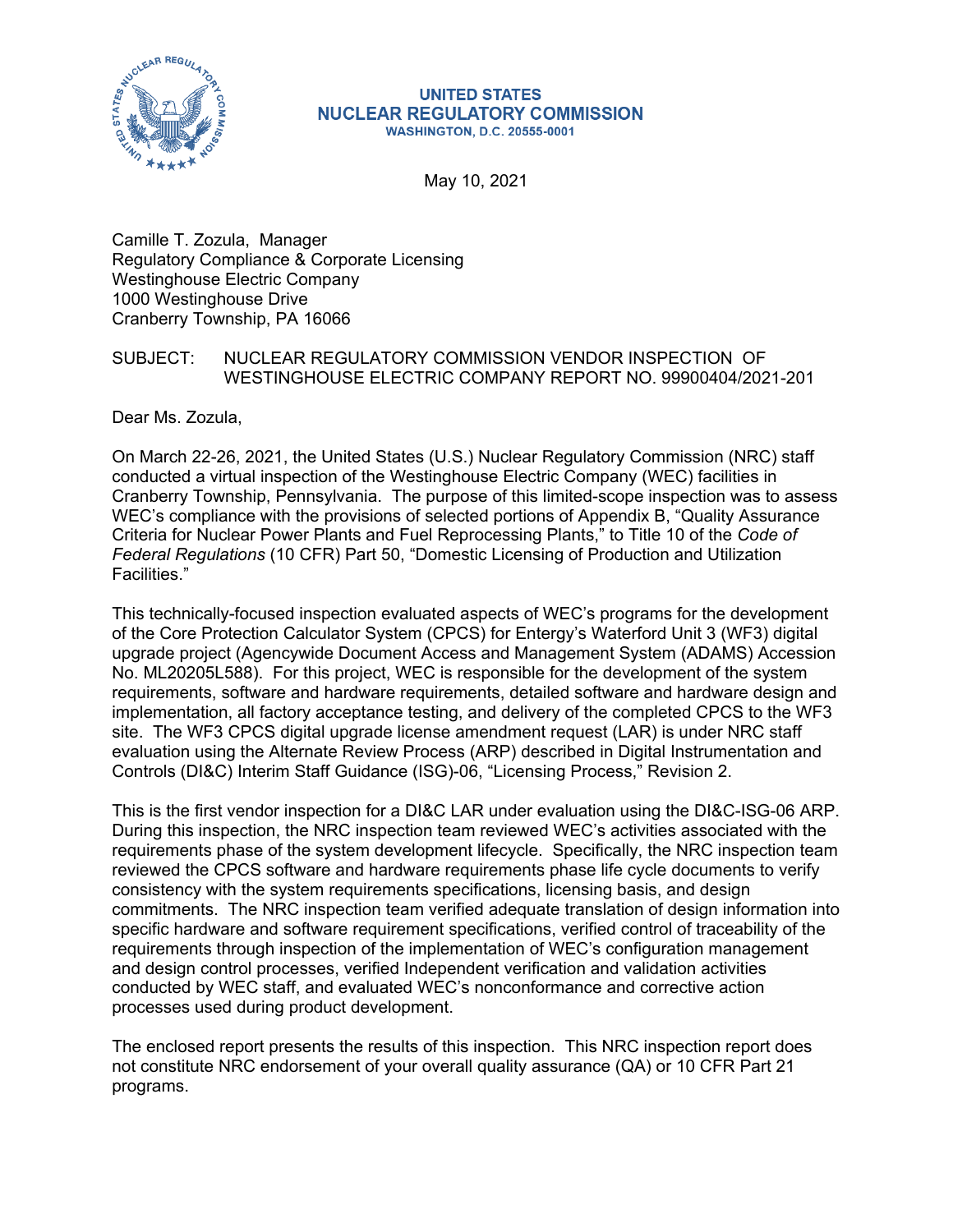Based on the results of this inspection, the NRC inspection team found the implementation of your QA program met the requirements imposed on you by your customers or NRC licensees. No findings of significance were identified.

In accordance with 10 CFR 2.390, "Public Inspections, Exemptions, Requests for Withholding," of the NRC's Rules of Practice, a copy of this letter, its enclosures, and your response will be made available electronically for public inspection in the NRC Public Document Room or from the NRC's document system, ADAMS, which is accessible from the NRC Web site at http://www.nrc.gov/readingrm/adams.html.

Sincerely,

Signed by Kavanagh, Kerri

Kerri Kavanagh, Chief Quality Assurance and Vendor Inspection Branch Division of Reactor Oversight Office of Nuclear Reactor Regulation on 05/10/21

Docket No.: 99900404 EPID No.: l-2021-001-0132

Enclosure: Inspection Report No. 99900404/2021-201 and Attachment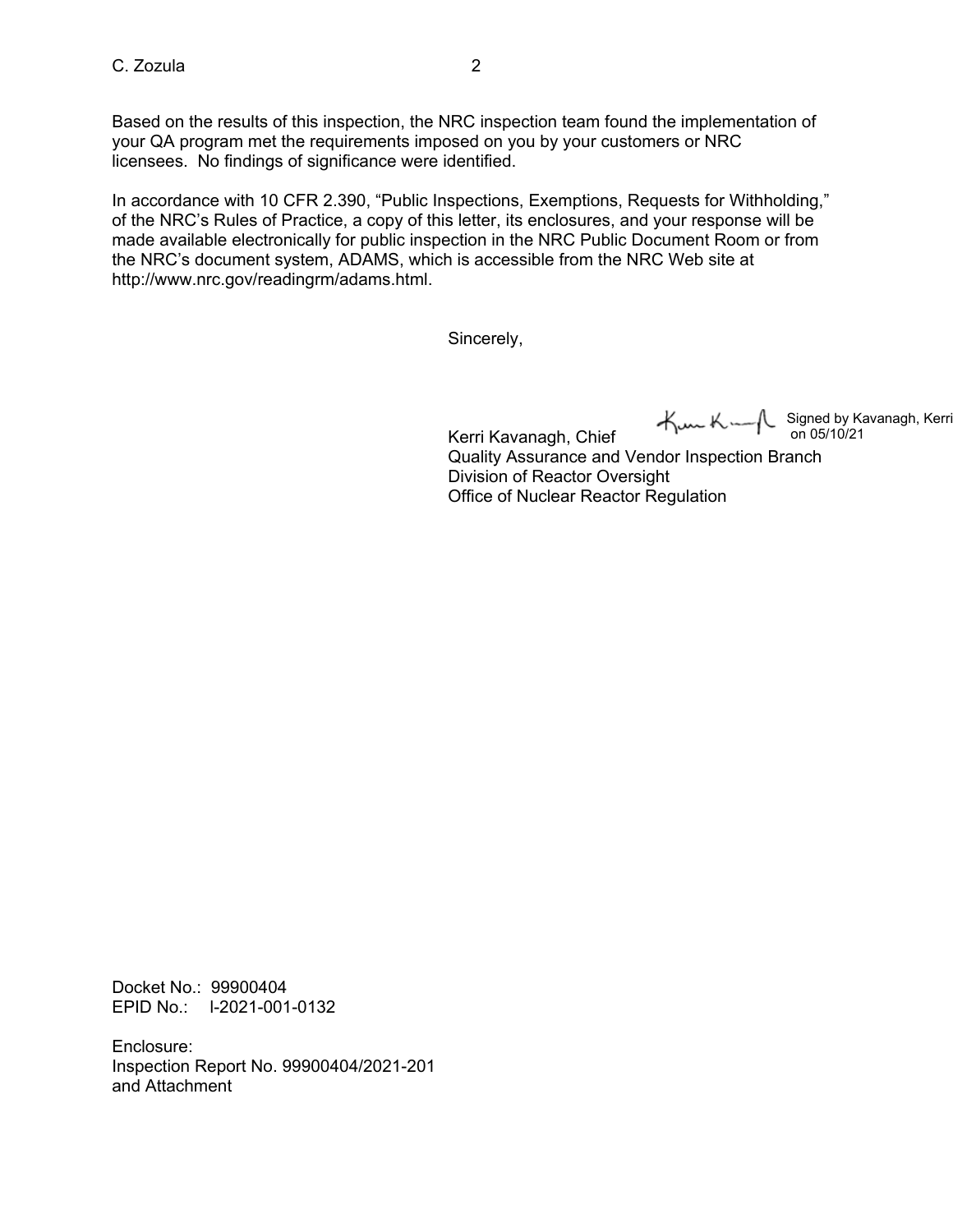SUBJECT: NUCLEAR REGULATORY COMMISSION INSPECTION OF WESTINGHOUSE ELECTRIC COMPANY REPORT NO. 99900404/2021-201 Dated: May 10, 2021

DISTRIBUTION: ASakadales KKavanagh **CMiller** RFelts AKlett **MWaters JJohnston** JDixon-Herrity [zozulact@westinghouse.com](mailto:zozulact@westinghouse.com) [shakunma@westinghouse.com](mailto:shakunma@westinghouse.com)

| <b>ADAMS Accession No.: ML21123A080</b> |                          |        |                                    |
|-----------------------------------------|--------------------------|--------|------------------------------------|
|                                         | $\overline{\phantom{a}}$ | $\Box$ | $\mathsf{I}$ NIDD/DDQ $\mathsf{I}$ |

**NAME** SDarbali KKavanagh

# **ADAMS ARR-043**<br>NER/DRO/IQVB **OFC** NRR/DRO/IQVB NRR/DRO/IQVB **NAME** GGalletti **DZhang** JOrtega-Luciano<br> **DATE** 5/04/2021 5/03/2021 5/05/2021 **DATE** | 5/04/2021 | 5/03/2021 **OFC** NRR/DEX/ELTB NRR/DRO/IQVB

**DATE** 5/05/2021 5/10/2021 **OFFICIAL RECORD COPY**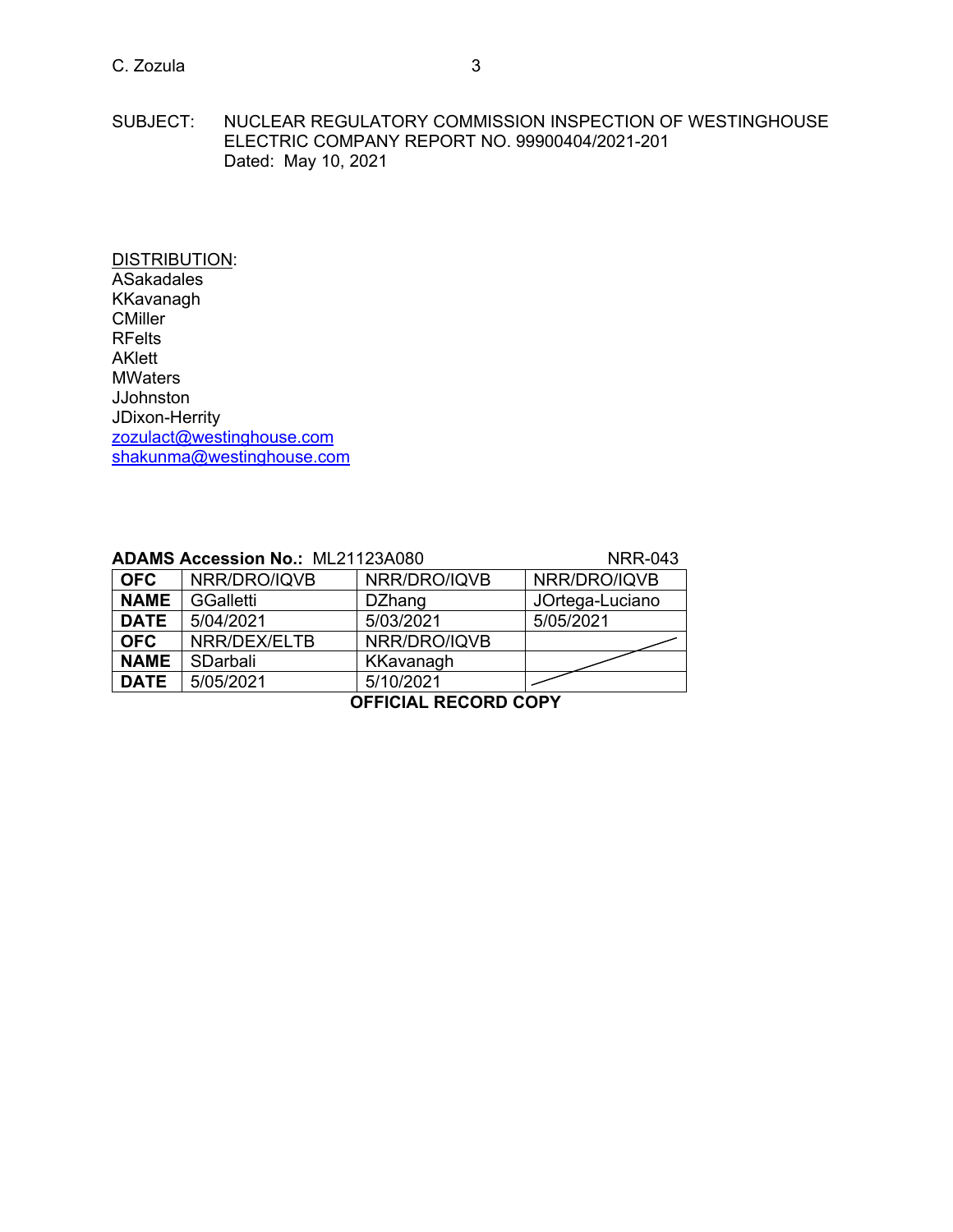### **U.S. NUCLEAR REGULATORY COMMISSION OFFICE OF NUCLEAR REACTOR REGULATION DIVISION OF REACTOR OVERSIGHT VENDOR INSPECTION REPORT**

| Docket No.:                                                                                                                                                         | 99900404                                                                                        |                                              |  |
|---------------------------------------------------------------------------------------------------------------------------------------------------------------------|-------------------------------------------------------------------------------------------------|----------------------------------------------|--|
| Report No.:                                                                                                                                                         | 99900404/2021-201                                                                               |                                              |  |
| Vendor:                                                                                                                                                             | <b>Westinghouse Electric Company</b>                                                            |                                              |  |
| Vendor Contact:                                                                                                                                                     | Camille T. Zozula, Manager<br>Phone: +1 (412) 374-2577<br>Email: zozulact@westinghouse.com      |                                              |  |
| <b>Inspection Dates:</b>                                                                                                                                            | March 22 - 26, 2021                                                                             |                                              |  |
| <b>Vendor Location:</b>                                                                                                                                             | <b>Westinghouse Electric Company</b><br>1000 Westinghouse Drive<br>Cranberry Township, PA 16066 |                                              |  |
| <b>Inspection Team Leader:</b>                                                                                                                                      | Greg Galletti,                                                                                  | NRR/DRO/IQVB                                 |  |
| Inspectors:                                                                                                                                                         | Deanna Zhang<br>Jonathan Ortega-Luciano<br>Samir Darbali                                        | NRR/DRO/IQVB<br>NRR/DRO/IQVB<br>NRR/DEX/ELTB |  |
| Kerri Kavanagh, Chief<br>Approved by:<br><b>Quality Assurance Vendor Inspection Branch</b><br>Division of Reactor Oversight<br>Office of Nuclear Reactor Regulation |                                                                                                 |                                              |  |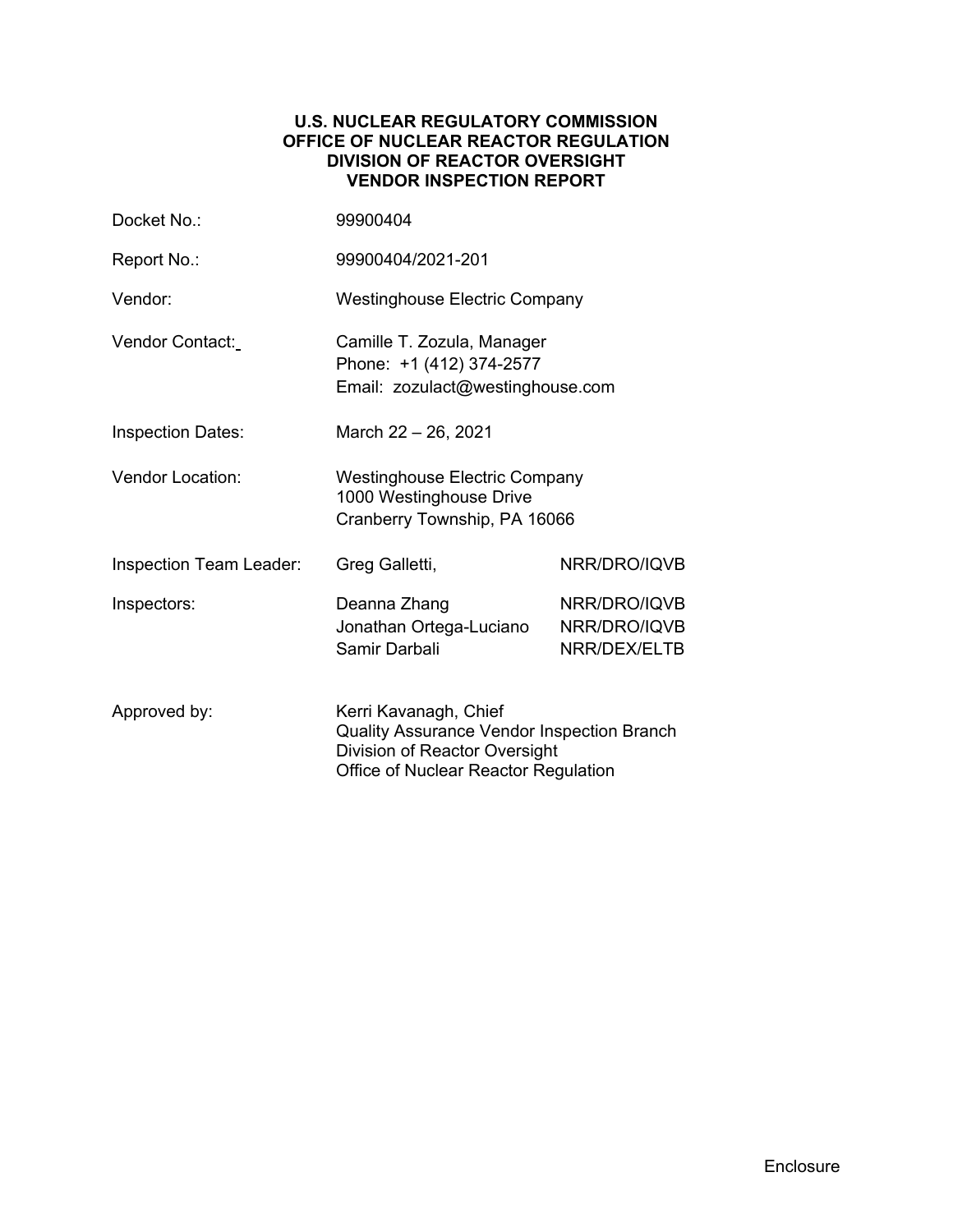# **EXECUTIVE SUMMARY**

#### Westinghouse Electric Company 99900404/2021-201

The United States (U.S.) Nuclear Regulatory Commission (NRC) staff conducted a virtual inspection at the Westinghouse Electric Company (WEC) facilities in Cranberry Township, Pennsylvania. The purpose of this limited-scope inspection was to assess WEC's compliance with the provisions of selected portions of Appendix B, "Quality Assurance Criteria for Nuclear Power Plants and Fuel Reprocessing Plants," to Title 10 of the *Code of Federal Regulations* (10 CFR) Part 50, "Domestic Licensing of Production and Utilization Facilities." The NRC inspection team conducted this inspection virtually from March 22 – 26, 2021.

This technically-focused inspection evaluated aspects of WEC's programs for the development of the Core Protection Calculator System (CPCS) for Entergy's Waterford Electric Station Unit 3 (WF3) digital upgrade project (Agencywide Document Access and Management System (ADAMS) Accession No. ML20205L588). For this project, WEC is responsible for the development of the system requirements, software and hardware requirements, detailed software and hardware design and implementation, all factory acceptance testing, and delivery of the completed CPCS to the WF3 site. The WF3 CPCS digital upgrade license amendment request (LAR) is under NRC staff evaluation using the Alternate Review Process (ARP) described in Digital Instrumentation and Controls (DI&C) Interim Staff Guidance (ISG)-06, "Licensing Process," Revision 2. Under the ARP, the acceptability of the digital I&C system is based on system-level and architectural design information, the framework for the DI&C system development processes, and the licensee's oversight and evaluation of the vendor's DI&C system development process activities. Detailed design, implementation, and factory acceptance testing information is not evaluated during the LAR review. Therefore, verification that the design, implementation, and factory acceptance testing were performed in accordance with the development processes described in the LAR may be confirmed using a combination of vendor inspections and inspection of the licensee's vendor oversight activities as described in the LAR. This is the first vendor inspection for a DI&C LAR under evaluation using the DI&C-ISG-06 ARP and the content of this inspection report may support future inspections of the licensee's vendor oversight activities.

During this inspection, the NRC inspection team reviewed the CPCS software and hardware requirements phase life cycle documents to verify consistency with the system requirements specifications, licensing basis, and design commitments. The NRC inspection team verified adequate translation of design information into specific hardware and software requirement specifications, verified control of traceability of the requirements through inspection of the implementation of WEC's configuration management and design control processes, verified independent verification and validation activities conducted by WEC staff, and evaluated WEC's nonconformance and corrective action processes used during product development.

The following regulations served as the bases for this NRC inspection:

- Appendix B to 10 CFR Part 50
- 10 CFR Part 21, "Reporting of Defects and Noncompliance."

During the course of this virtual inspection, the NRC inspection team used Inspection Procedure (IP) 43002, "Routine Inspections of Nuclear Vendors," dated January 27, 2017, and IP 35710,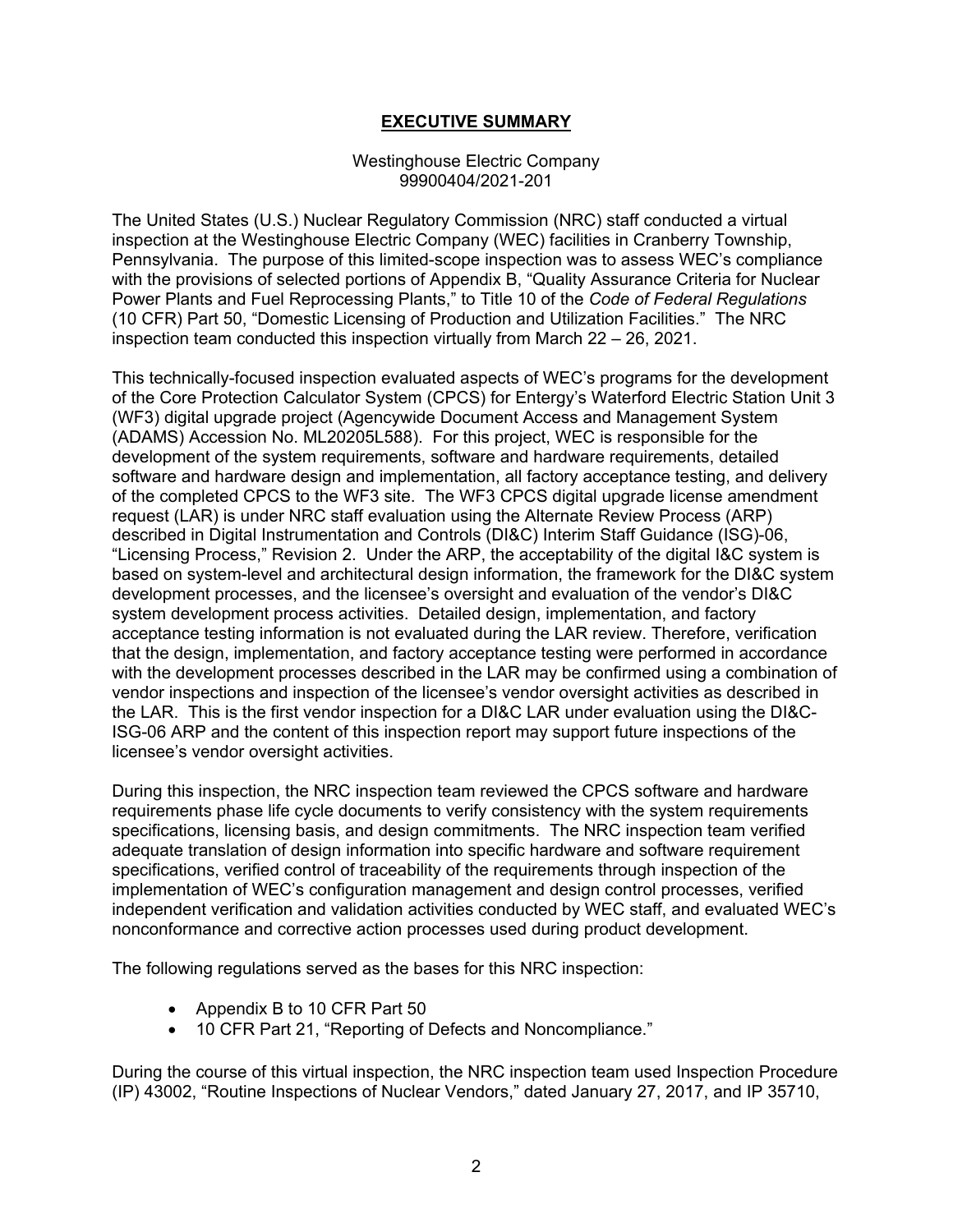"Quality Assurance Inspection of Software Used in Nuclear Applications," dated January 30, 2018.

The information below summarizes the results of this inspection.

### CPCS Requirements Phase Review

The NRC inspection team reviewed WEC's policies and implementing procedures that govern the requirements phase activities and design output documents for the WF3 CPCS upgrade project, to verify compliance with the requirements of Criterion III, "Design Control," of Appendix B to 10 CFR Part 50. The NRC inspection team reviewed a sample of system requirements and request for engineering changes (RECs) to verify traceability of these items. The NRC inspection team also reviewed the design process and development plans that govern the WF3 CPCS upgrade project. No findings of significance were identified.

#### Design Control – Independent Verification and Validation

The NRC inspection team reviewed WEC's policies and implementing procedures that govern the design control and independent verification and validation activities (IV&V), to verify compliance with the requirements of Criterion III, "Design Control," of Appendix B to 10 CFR Part 50. The NRC inspection team reviewed a sample of WEC's IV&V task reports, implementation processes, including databases associated with the CPCS design information. No findings of significance were identified.

#### Nonconforming Materials, Parts, or Components and Corrective Action

The NRC inspection team reviewed WEC's policies and implementing procedures that govern the Nonconforming Materials, Parts, or Components and Corrective Action programs to verify compliance with the requirements of Criterion XV, "Nonconforming Materials, Parts, or Components," and Criterion XVI, "Corrective Action," of Appendix B to 10 CFR Part 50. The NRC inspection team reviewed a sample of WEC's nonconformance and corrective action reports. No findings of significance were identified.

#### Internal Audits

The NRC inspection team reviewed WEC's policies and implementing procedures that govern the implementation of its internal audit program to verify compliance with the regulatory requirements of Criterion XVIII, "Audits," of Appendix B to 10 CFR Part 50. The NRC inspection team reviewed the frequency of the internal audits, the audit reports' objective evidence, and verified findings were captured in the corrective action program. No findings of significance were identified.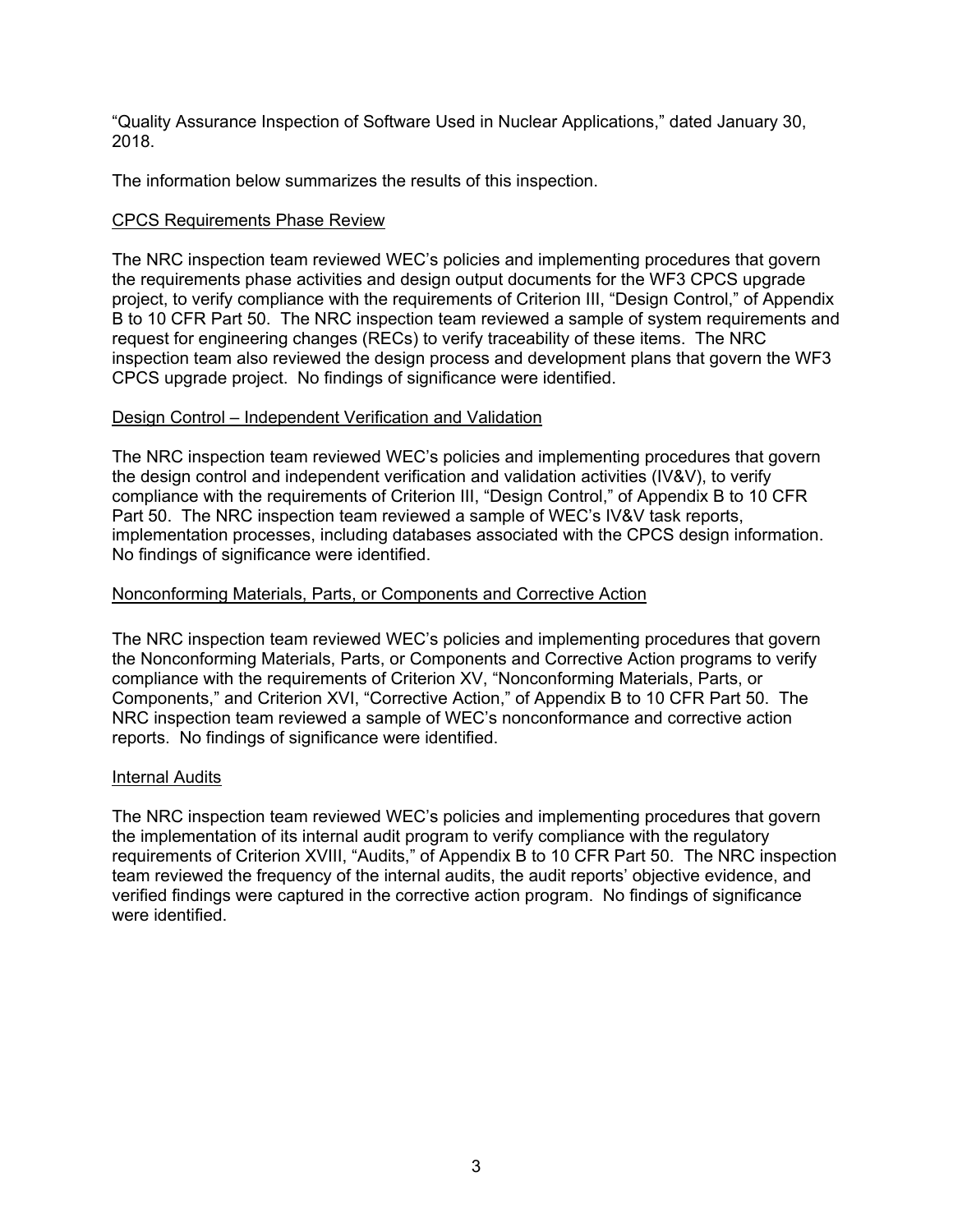# **REPORT DETAILS**

### **1. CPCS Requirements Phase Review**

#### a. Inspection Scope

The U.S. Nuclear Regulatory Commission (NRC) inspection team reviewed Westinghouse Electric Company, LLC's (hereafter referred to as WEC) policies and implementing procedures that govern the requirements phase activities of the development lifecycle for the Waterford Steam Electric Station Unit 3 (WF3) Core Protection Calculator System (CPCS) to verify compliance with the regulatory requirements of Criterion III, "Design Control," of Appendix B, "Quality Assurance Criteria for Nuclear Power Plants and Fuel Reprocessing Plants," to Title 10 of the *Code of Federal Regulations* (10 CFR) Part 50, "Domestic Licensing of Production and Utilization Facilities."

The NRC inspection team reviewed a select sample of WF3 CPCS upgrade project design documents and Request for Engineering Changes (RECs) to verify that these documents were generated in accordance with WEC's processes and procedures. Specifically, the NRC inspection team reviewed these documents to verify requirements traceability, including those requirements generated from RECs, to verify compliance to Criterion III of Appendix B to 10 CFR Part 50. The NRC inspection team also reviewed the software development plan and system test plan for the WF3 CPCS digital upgrade project to verify these plans adhered to WEC's design processes for safety-related systems.

The NRC inspection team discussed the WF3 CPCS design process and development plans with WEC's management and technical personnel. The references and attendance lists in the attachment to this inspection report identify the documents reviewed and personnel interviewed by the NRC inspection team.

b. Observations and Findings

#### Requirements Traceability

The NRC inspection team reviewed the following documents to verify traceability of six sampled CPCS System Requirements within WNA-DS-04517-CWTR3, "System Requirements Specification for the Core Protection Calculator System," Revision 5 (hereafter referred to as CPCS SysRS):

- WNA-DS-04618-CWTR3, "Software Requirements Specification for the Core Protection Calculator System," Revision 2 (hereafter referred to as CPCS SRS);
- WNA-DS-04650-CWTR3, "Hardware Design Description for the Core Protection Calculator System," Revision 2 (hereafter referred to as CPCS HDD);
- WNA-SD-00689-CWTR3, "Software Design Description for the Common Q Core Protection Calculator System Database and Utility Functions," Revision 0 (hereafter referred to as the CPCS SDD);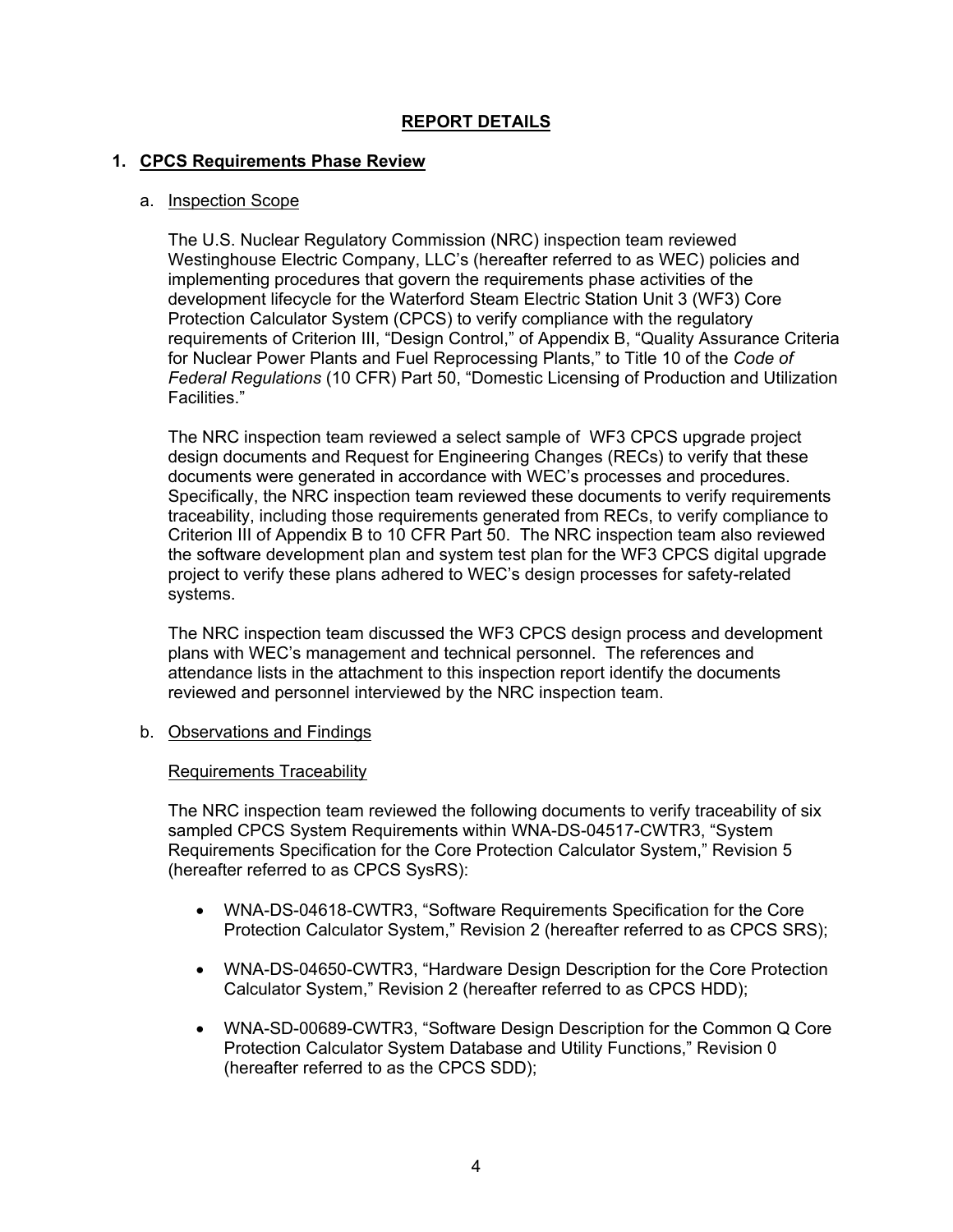• WNA-RTM-00076-CWTR3-RTMs, which contains the "Entergy Waterford Steam" Electric Station Unit 3 Requirements Traceability Matrix for the Core Protection Calculator System Upgrade Project," Revision D (hereafter referred to as the SysRS RTM), the "CPC SRS RTM," and the "Waterford CPCS RECs RTM," (hereafter referred to as the REC RTM).

The six sampled system requirements identified in Sections 2.3.1.7, 2.4.1, 2.5.4, 3.1.2, 3.1.4, and 4.4.2 of the CPCS SysRS covered topics related to performance, physical, and environmental characteristics. The NRC inspection team verified that within the SysRS RTM, the six sampled system requirements from the CPCS SysRS were traceable to source documents such as purchase specifications and to lower level documents such as the CPCS SRS, CPCS HDD, and CPCS SDD.

The WF3 CPCS is based on the reference CPCS design at the Palo Verde Generating Station. For the WF3 CPCS project, some of the baseline system requirements from the reference CPCS design have been modified in order to meet the functional requirements and licensing basis of WF3. In addition, since the completion of the CPCS project at the Palo Verde Generating Station, the baseline requirements have evolved to address changes in the design and to resolve errors in the system, software, or hardware. The new baseline requirements are documented in 00000-ICE-30158, "System Requirements Specification for the Common Q Core Protection Calculator System," Revision 14 (hereafter referred to as the Baseline SysRS). Therefore, the WF3 CPCS SysRS references the Baseline SysRS directly for those system requirements that have been adopted for the WF3 CPCS without modification.

The NRC inspection team sampled requirements from the Baseline SysRS related to deterministic performance of the CPCS. The CPCS SysRS stated that these Baseline SysRS requirements apply with no modifications, clarifications, or deletions for these selected five requirements. The Baseline SysRS traced these requirements to design restrictions identified by the equipment manufacturer. These legacy requirements are not included in the SysRS RTM. To perform forward traceability of these legacy requirements, the NRC inspection team reviewed 14273-ICE-37781, "Requirements Traceability Matrix for the Arizona Public Service CPCS Project," Revision 00, (hereafter referred to as the Palo Verde SysRS RTM). The Palo Verde SysRS RTM traced the Palo Verde CPCS documents for design, implementation/integration and test/validation. The NRC inspection team verified within the Palo Verde SysRS RTM the sampled requirements from the Baseline SysRS were traceable to the equipment manufacturer documents. The NRC inspection team verified that the Palo Verde SysRS RTM provided traceability for some of the selected requirements to the lower level 00000-ICE-3233, "Software Requirements Specification for the Common Q Core Protection Calculator System," Revision 9 (hereafter referred to as the Baseline SRS). For the other selected requirements which are based on the manufacturer design restrictions, the Palo Verde SysRS RTM specified that the Baseline SRS does not include the restricted design aspects. Thus, the NRC inspection team verified that the Common  $Q^{TM}$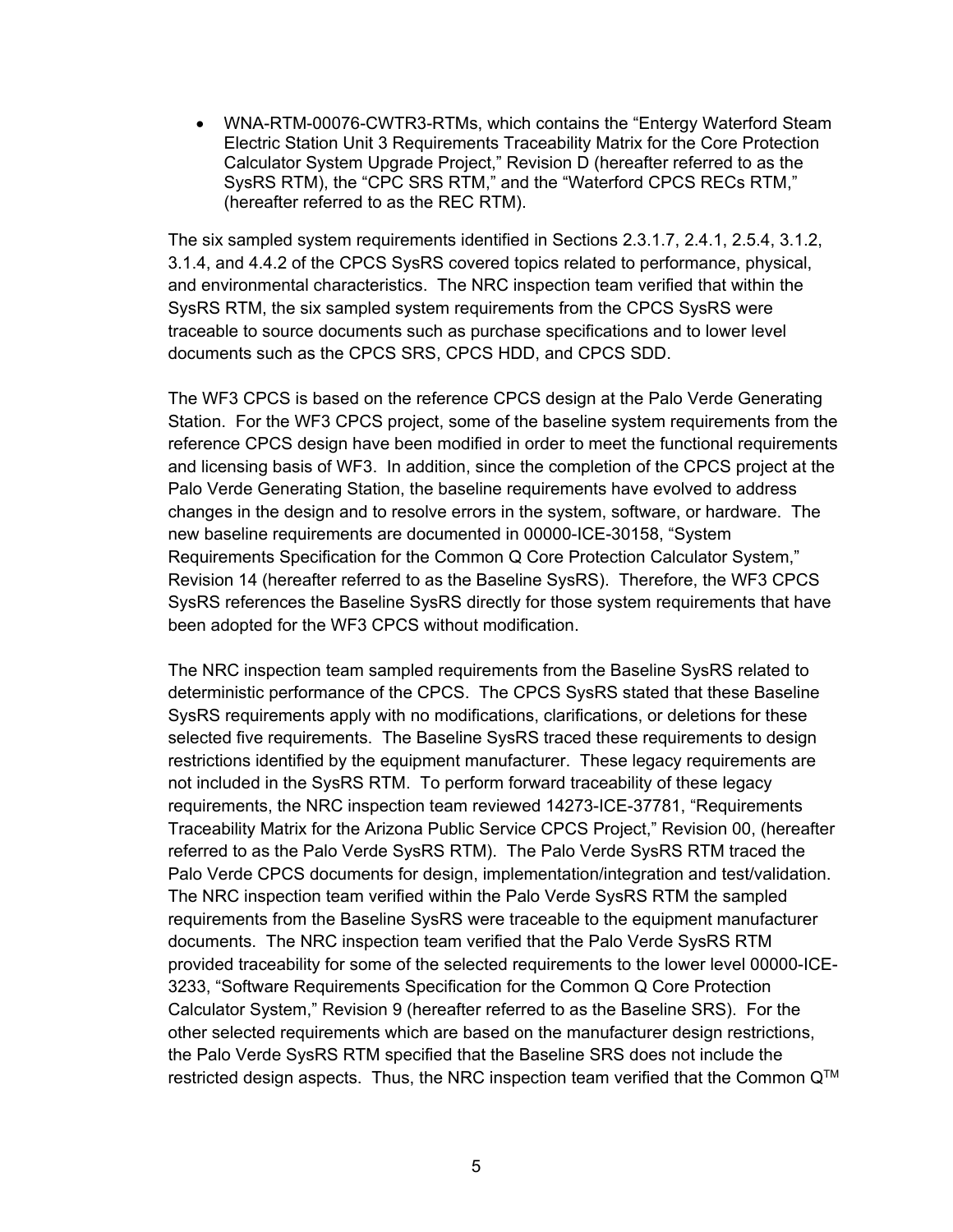platform manufacturer's restrictions for deterministic performance of the CPCS have been addressed downstream from the Baseline SysRS.

The NRC inspection team sampled three requirements generated in REC documents, WT3-CPCS-00015, WT3-CPCS-00029, and WT3-CPCS-00057, and performed forward and backward traceability using the REC RTM. REC WT3-CPCS-00015 was generated based on lessons learned from a previous application of the Common Q CPCS and the NRC inspection team was able to trace the requirement to the CPCS SRS and the CPCS SDD. REC WT3-CPCS-00029 was generated at the request of Entergy to support elimination of surveillance requirements for WF3 Technical Specifications, and the NRC inspection team was able to trace the requirement to the CPCS SysRS and CPCS SRS. REC WT3-CPCS-00057 was generated by a WEC calculation letter and the NRC inspection team was able to trace the requirement to the CPCS SysRS. Since full implementation of REC WT3-CPCS-00057 has not been completed, this REC remains open at the time of this inspection.

# Design Process and Development Plans

The NRC inspection team reviewed the following design process and development plans that govern the development of Common Q safety-related systems to verify that the (1) WF3 CPCS Project development activities adhered to the design process and application restrictions, and (2) the software development plan and test plan were developed in accordance with the purchase specifications:

- NABU-DP-00014-GEN, "Design Process for Common Q™ Safety Systems," (hereafter referred to as the Design Process Document), Revision 11 and Revision 12 (hereafter referred to as the Design Process Document);
- WNA-DS-01070-GEN, "Application Restrictions for Generic Common Q Qualification," Revision 15 (hereafter referred to as the Application Restrictions);
- WNA-PD-00594-CWTR3, "Software Development Plan for the Core Protection Calculator System Upgrade Project," Revision 2 (hereafter referred to as the CPCS SDP);
- WNA-PT-00303-CWTR3, "Test Plan for the Common Q Core Protection Calculator System," Revision 2 (hereafter referred to as the CPCS test plan).

The NRC inspection team verified that the WF3 CPCS project followed Revision 11 of the Design Process Document; however some of the modifications made in Revision 12 have also been applied to the WF3 CPCS project. For example, the documentation requirements for addressing compliance with the applications restrictions that have been added to Revision 12 of the Design Process Document have been applied to the WF3 CPCS project. Thus, an application restrictions compliance table has been included in Appendix A of both the CPCS SRS and HDD. The NRC inspection team reviewed the application restriction compliance table in the CPCS SRS and HDD and verified that each application restriction has been evaluated to confirm that either the restriction was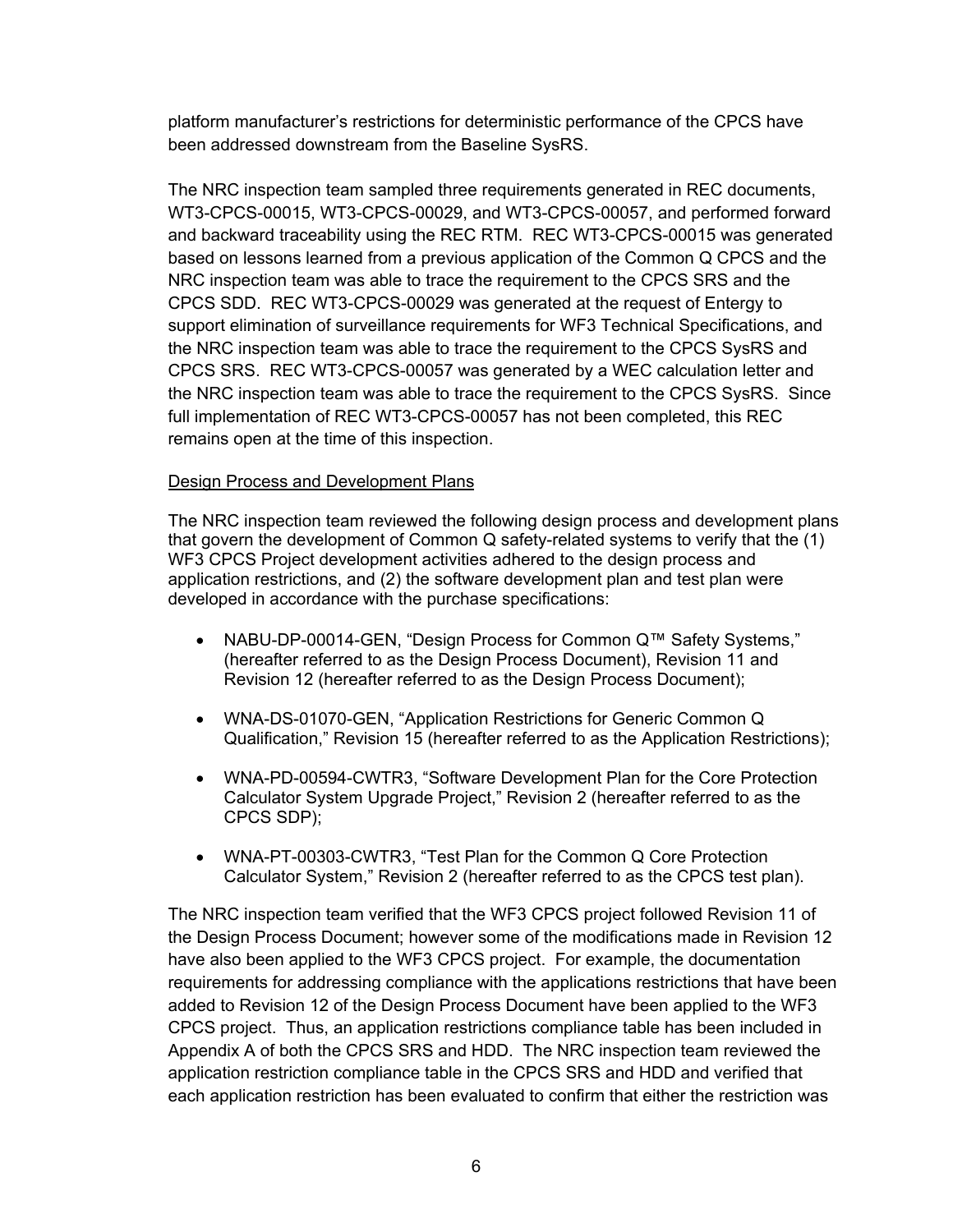met thru the CPCS design documents or the restriction did not apply to the WF3 CPCS project.

The NRC inspection team reviewed the CPCS SDP and CPCS test plan for the CPCS project. The NRC inspection team verified that the CPCS SDP defined the requirements for WEC to complete the replacement of the WF3 CPCS software in accordance with the purchase order and defined the categorization of WF3 CPCS software in accordance with WCAP-16096-P-A, "Software Program Manual for Common Q™ Systems," Revision 5. The NRC inspection team also verified that the CPCS SDP specified that the Design Process Document, Revision 11, applies to the WF3 CPCS software project process.

The NRC inspection team observed that although the test plan has sections for identifying topics that will be included in the scope of the CPCS system test, and those topics that will be excluded from the CPCS system test, these sections did not clearly identify whether the Baseline SysRS requirements system tests will be re-performed as part of the WF3 CPCS test. In response to the NRC inspection team's observations, WEC staff stated that the intention was to repeat the system tests of the reference plant for the WF3 CPCS project, and created RITS 75801, "Recommended clarifications to WNA-PT-00303-CWTR3, Revision 1, "Test Plan for the Common Q Core Protection Calculator System" to improve the clarity of the test plan. The NRC inspection team reviewed this RITS and verified that the RITS captured the need to improve clarity related to the scope of the system test. In addition, WEC staff informed the NRC inspection team that the test procedure has not been written yet, but that the test to verify the identified deterministic performance requirements will be part of the CPCS integration test.

No findings of significance were identified.

c. Conclusions

The NRC inspection team concluded that WEC's implementation of their policy and procedures for control of the requirements phase activities satisfied the regulatory requirements set forth in Criterion III, "Design Control," of Appendix B to 10 CFR Part 50. Based on the limited set of design documents and RECs reviewed, the NRC inspection team determined that WEC was implementing its policies and procedures associated with design and development activities for the WF3 CPCS digital upgrade project. No findings of significance were identified.

# **2. Design Control – Independent Verification and Validation (IV&V)**

# a. Inspection Scope

The NRC inspection team evaluated WEC's policies and procedures that govern the implementation of independent verification and validation (IV&V) process for WF3 CPCS to verify compliance with the regulatory requirements of Criterion III to Appendix B of 10 CFR Part 50. The NRC inspection team concentrated their review on plans and procedures established for IV&V for the WF3 CPCS digital upgrade project.

The NRC inspection team reviewed a sample of IV&V task reports completed for the concept and requirements phases of the WF3 CPCS system development lifecycle to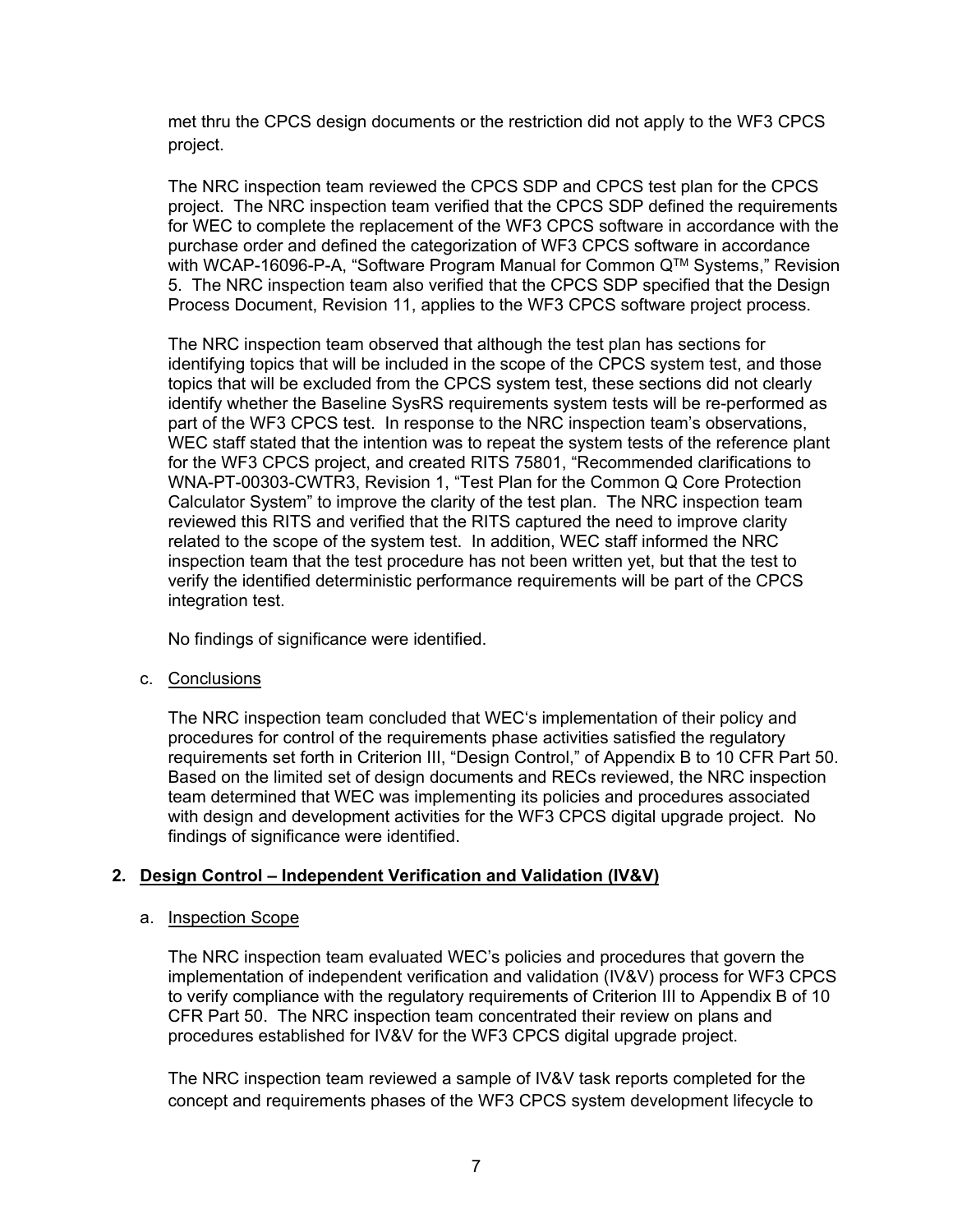verify that the activities and results documented in these reports adhered to WEC processes and procedures related to IV&V. The NRC inspection team also reviewed a sample of RITS identified in the IV&V task reports and confirmed that the deficiencies identified were adequately captured in the RITs database, and that proposed corrective actions were identified and implemented or continued to be adequately tracked for implementation. The NRC inspection team reviewed RITS documenting IV&V review activities for these analyses and confirmed the issues identified were adequately documented and dispositioned.

The NRC inspection team discussed the IV&V processes and procedures with WEC's management and technical personnel. The references and attendance lists in the attachment to this inspection report identify the documents reviewed and personnel interviewed by the NRC inspection team.

#### b. Observations and Findings

The NRC inspection team confirmed the IV&V task reports sampled are consistent with the WNA-PQ-00496-CWTR3, "Project Quality Plan for the Core Protection Calculator System Upgrade Project," Revision 1 and Software Development Plan, as described in WNA-PV-00110-CWTR3, "Software Verification and Validation Plan (SVVP)," Revision 0 (hereafter referred to as the SVVP). The SVVP was specific to the CPCS Upgrade Project for WF3 and defined the techniques, procedures, activities, and methodologies used to provide IV&V. The SVVP described IV&V efforts performed by the IV&V team as they relate to the CPCS software. This included IV&V through the stages of development applicable to the WF3 CPCS digital upgrade project. In addition, the NRC inspection team reviewed a sample of continuous activities described in the SVVP, that are maintained and updated throughout the software lifecycle phases and are evaluated by the IV&V organization. These included the criticality, hazard, risk, and security analyses. For each activity, the NRC inspection team reviewed completed checklists, task reports, and sampled various data systems controlled by the CPCS project which captured on-going analyses results.

The NRC inspection team discussed each of the major activities described in the SVVP with the WEC staff and confirmed implementation of the IV&V activities associated with concept documentation evaluation, requirements allocation analysis, software requirements evaluation, traceability analysis, and configuration management assessment. For each activity, the NRC inspection team reviewed completed checklists, task reports, and sampled various data systems controlled by the CPCS project, which captured on-going system requirements and design information. Specifically, the NRC inspection team selected a sample of IV&V task reports, including completed concept phase and requirements phase checklists, associated with the WF3 CPCS project, and verified that those documents were developed in accordance with the SVVP, and contained objective evidence to support the conclusions described in those reports.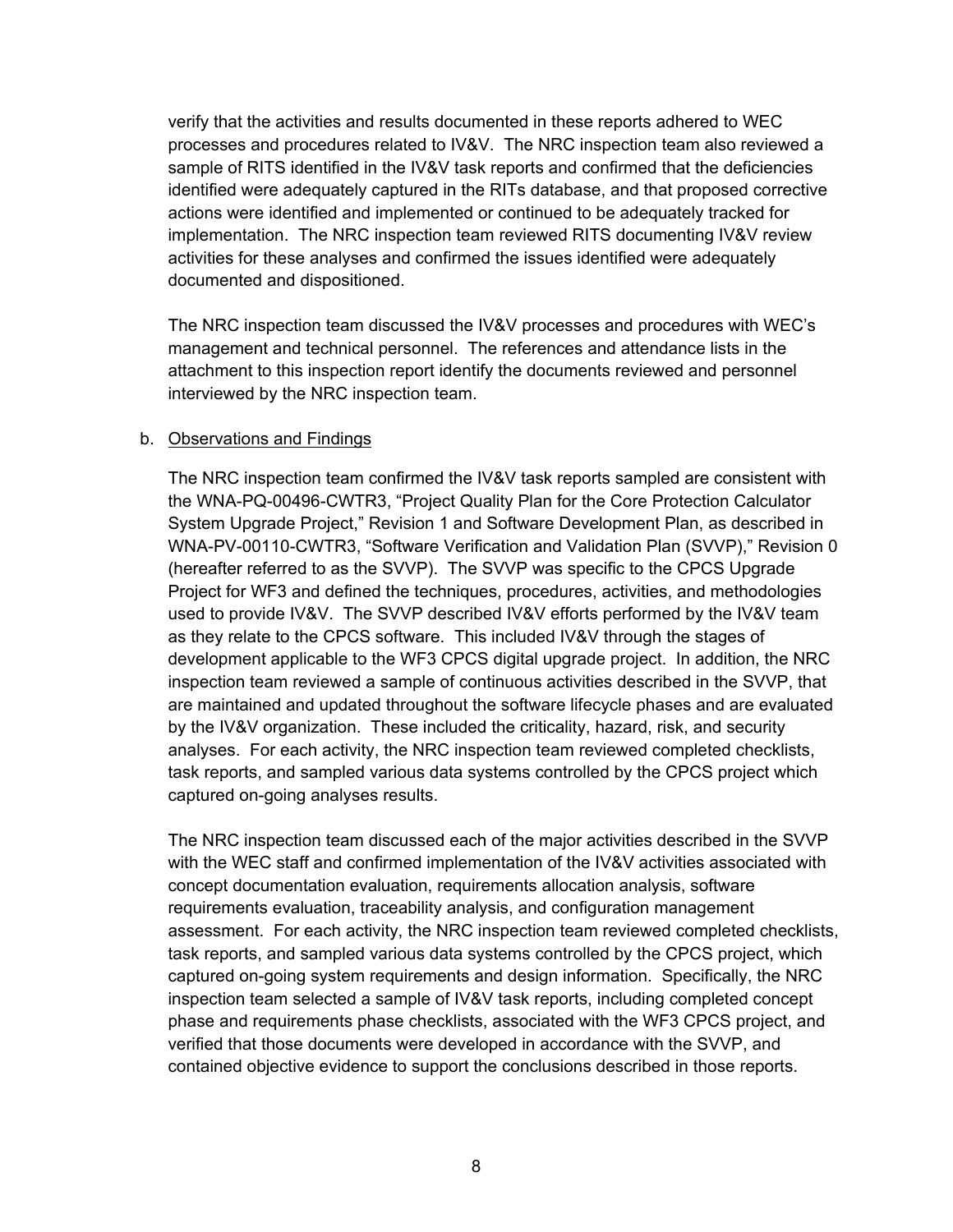No findings of significance were identified.

### c. Conclusions

The NRC inspection team concluded that WEC was implementing its IV&V programs activities in accordance with the regulatory requirements of Criterion III of Appendix B to 10 CFR Part 50. Based on the limited sample of documents reviewed and activities observed, the NRC inspection team determined that WEC was implementing its policies and procedures associated with IV&V program activities. No findings of significance were identified.

# **3. Nonconformance and Corrective Action Program (CAP) Review**

#### a. Inspection Scope

The NRC inspection team reviewed WEC's policies and implementing procedures that govern the control of nonconformances and corrective action to verify compliance with the requirements of Criterion XV, "Nonconforming Materials, Parts, or Components," and Criterion XVI, "Corrective Action," of Appendix B to 10 CFR Part 50, respectively.

In addition, the NRC inspection team verified that WEC's nonconformance (known as RITS and Quality Notifications (QNs)) and corrective action (known as Issue Report (IR)) processes were implemented in accordance with their respective procedures. RITS is the standard tracking tool for I&C products for reporting and tracking software, documentation, test, and configuration management related discrepancies. QN is the standard tracking tool that controls a nonconforming item and/or activity identified during assembly, inspection or product testing activity. The NRC inspection team selected a sample of RITS, QNs and IRs associated to the WF3 CPCS Project. For the sample selected, the NRC inspection team verified that WEC: (1) ensured that conditions adverse to quality and significant conditions adverse to quality were promptly identified and corrected; (2) adequately documented and described conditions adverse to quality and significant conditions adverse to quality; (3) conducted an appropriate analysis of the cause of these conditions and took corrective actions to prevent recurrence, as applicable; (4) provided direction for review and approval by the responsible authority; (5) described the current status of the corrective actions; and (6) took follow-up actions to verify timely and effective implementation of the corrective actions. In addition, the NRC inspection team reviewed RITS 72774 and 73224, which identified the requirements traceability linkage issues observed by the staff. The NRC inspection team reviewed: (1) how the problems were identified; (2) whether these problems were adequately dispositioned in accordance with WEC's approved procedures; (3) whether appropriate technical justifications were presented for each disposition; and (4) whether adequate corrective actions were taken by WEC staff.

The NRC inspection team discussed the nonconformance and the corrective action programs with WEC's management and technical personnel. The references and attendance lists in the attachment to this inspection report identify the documents reviewed and personnel interviewed by the NRC inspection team.

# b. Observations and Findings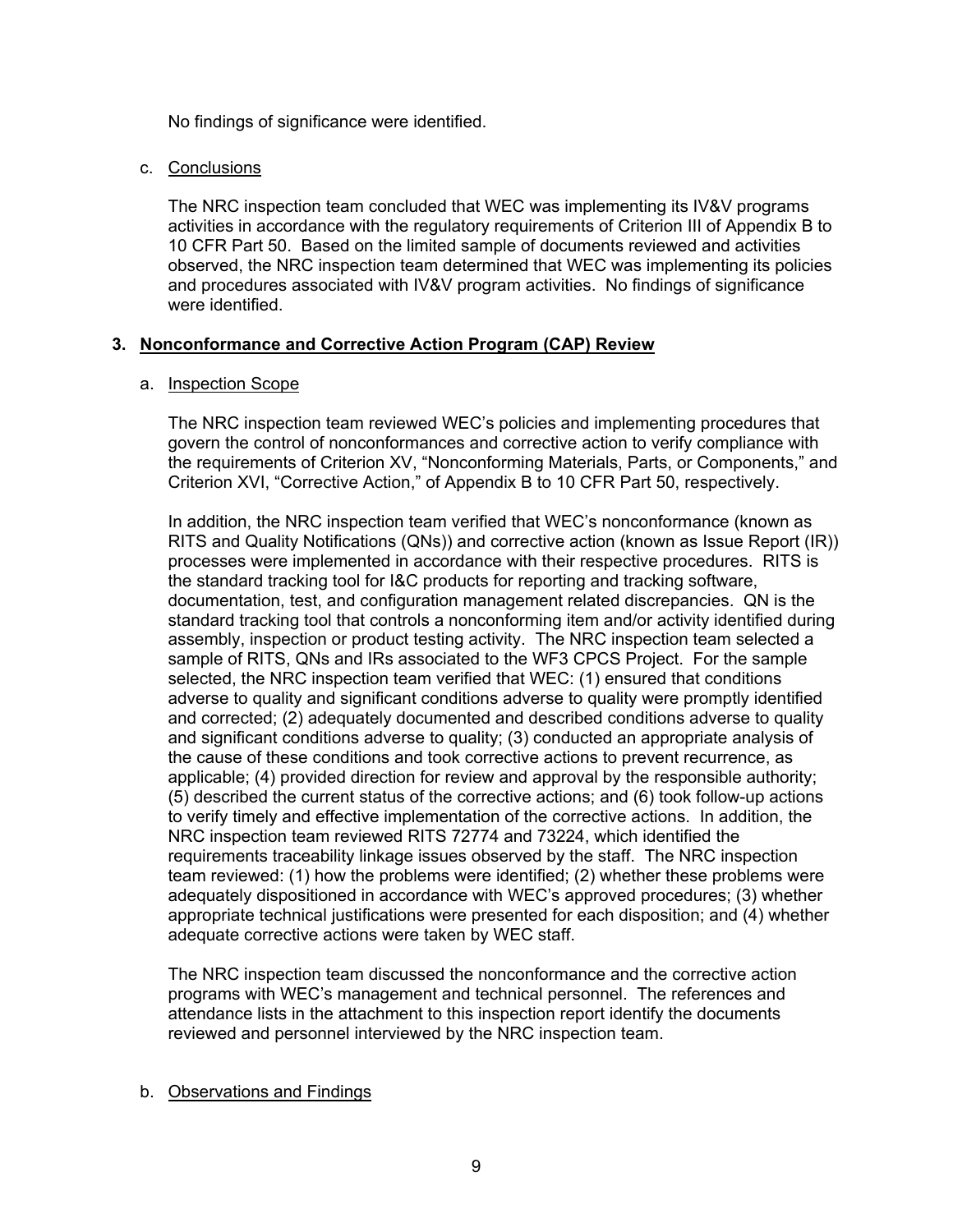No findings of significance were identified.

#### c. Conclusion

The NRC inspection team concluded that WEC was implementing its nonconforming materials, parts, or components and corrective action programs activities in accordance with the regulatory requirements of Criterion XV and Criterion XVI of Appendix B to 10 CFR Part 50. Based on the limited sample of documents reviewed and activities observed, the NRC inspection team determined that WEC was implementing its policies and procedures associated with nonconforming materials, parts, or components and corrective action program activities. No findings of significance were identified.

#### **4. Internal Audits**

#### a. Inspection Scope

The NRC inspection team reviewed WEC's policies and implementing procedures that govern the implementation of its internal audit program to verify compliance with the requirements of Criterion XVIII, "Audits," of Appendix B to 10 CFR Part 50.

The NRC inspection team reviewed a sample of internal audit reports associated with the WF3 CPCS project. The NRC inspection team verified that WEC had prepared and approved audit plans that identify the scope and criteria to be audited. The NRC inspection team confirmed that the audit reports contained objective evidence of the areas reviewed and that audit findings were entered into WEC's corrective action program.

The NRC inspection team discussed the internal audit program with WEC's management and technical staff. The attachment to this inspection report lists the documents reviewed and the staff interviewed by the NRC inspection team with WEC's management and technical personnel.

#### b. Observations and Findings

No findings of significance were identified.

c. Conclusion

The NRC inspection team concluded that WEC was implementing its internal audits program in accordance with the regulatory requirements of Criterion XVIII of Appendix B to 10 CFR Part 50. Based on the limited sample of documents reviewed, the NRC inspection team determined that WEC was implementing its policies and procedures associated with the internal audit program. No findings of significance were identified.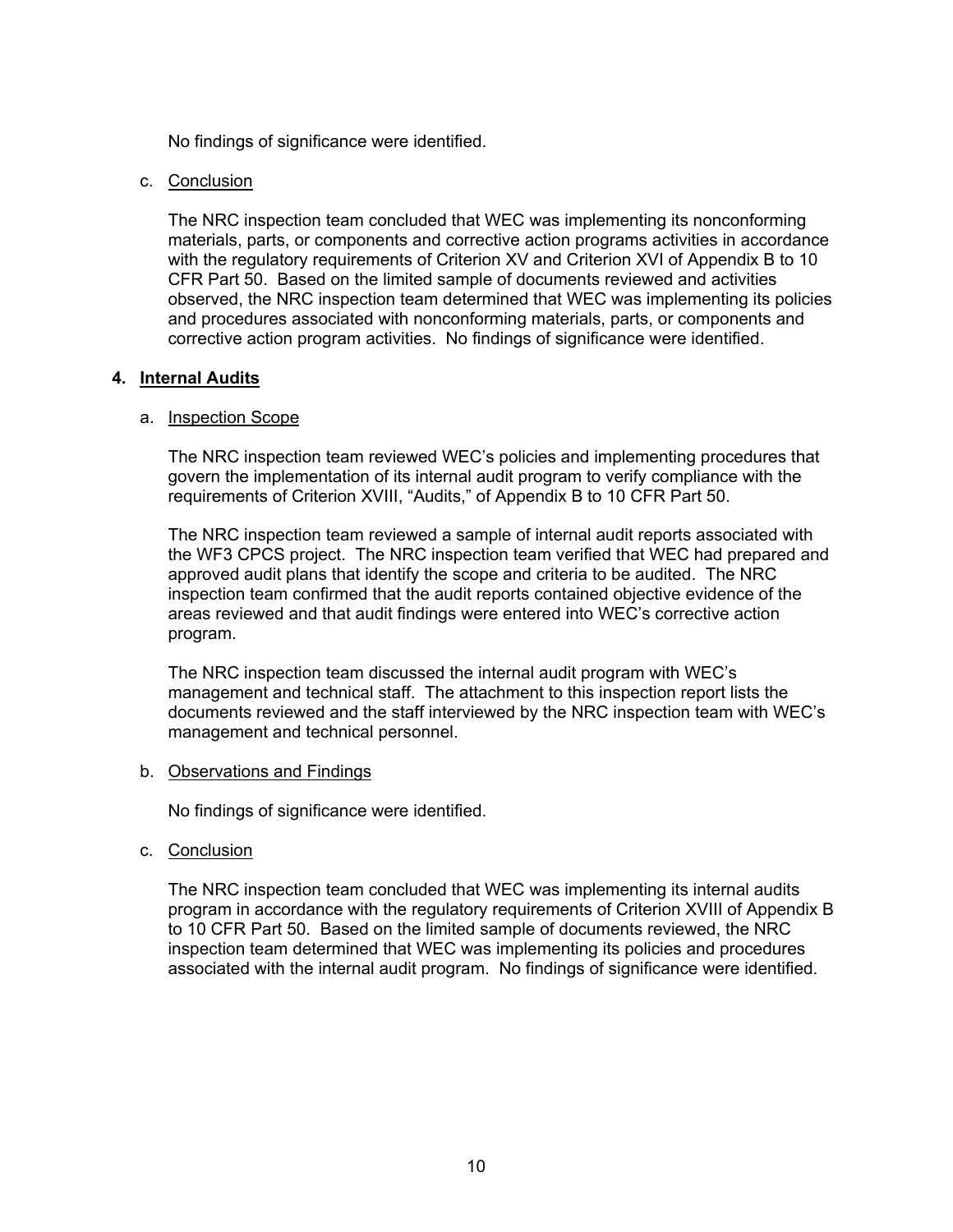### 5. Entrance and Exit Meetings

On March 22, 2021, the NRC inspection team presented the inspection scope during an entrance meeting with, Ms. Camille Zozula, Manager, Regulatory Compliance & Corporate Licensing, and other WEC personnel. On March 26, 2021, the NRC inspection team presented the inspection results and observations during an exit meeting with Mr. Stephan Packard, Manager, Quality Assurance, and other WEC personnel. The attachment to this report lists the attendees of the entrance and exit meetings, as well as those individuals whom the NRC inspection team interviewed.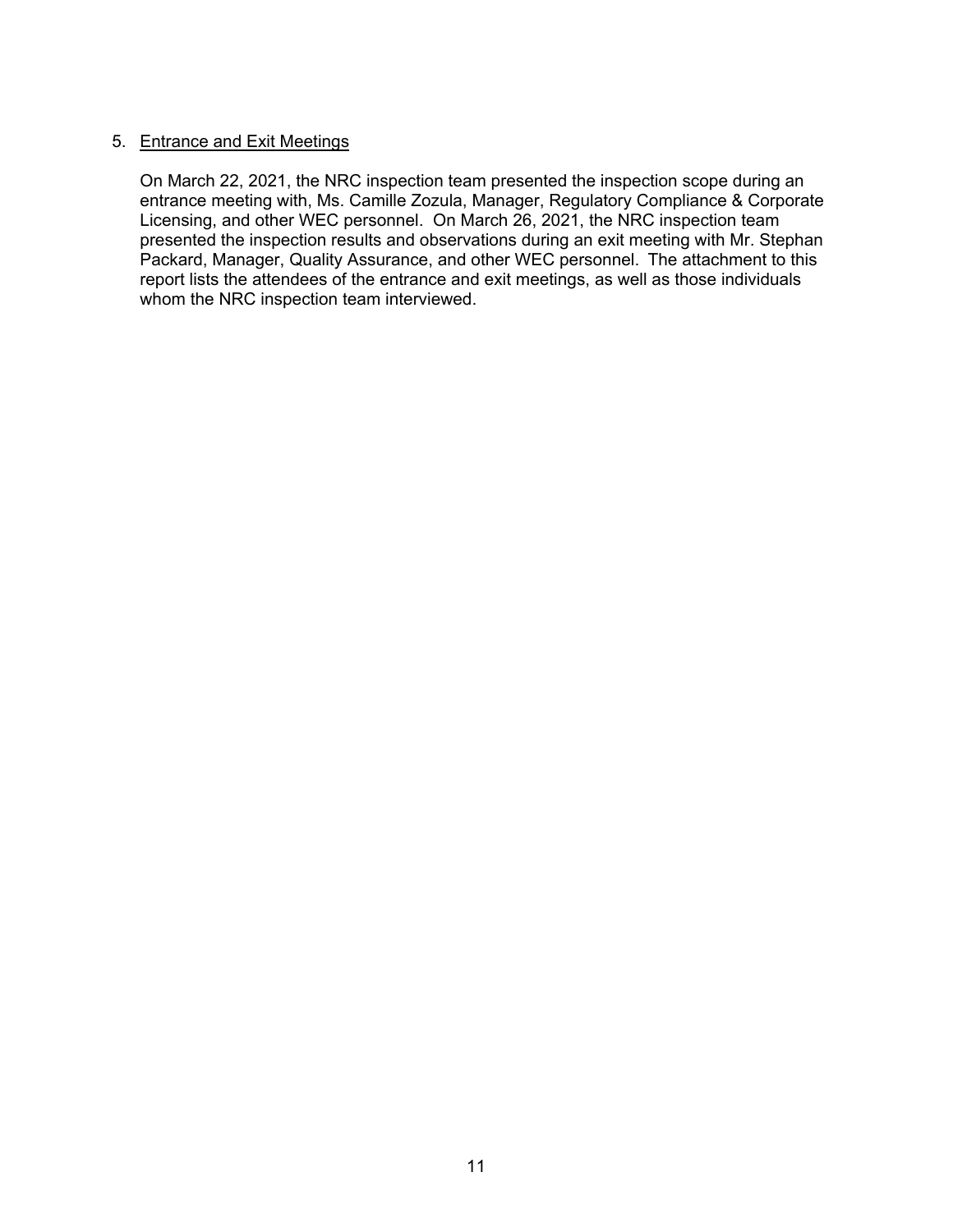# **ATTACHMENT**

# 1. PERSONS CONTACTED AND NRC STAFF INVOLVED:

| <b>Name</b>                 | <b>Affiliation</b> | 03/22/2021<br><b>Entrance</b> | 03/26/2021<br><b>Exit</b> | <b>Interviewed</b>              |
|-----------------------------|--------------------|-------------------------------|---------------------------|---------------------------------|
| <b>Matthew Shakun</b>       | <b>WEC</b>         | X                             | X                         | X                               |
| Maria Assard                | <b>WEC</b>         | $\overline{\mathsf{x}}$       | $\overline{\mathsf{x}}$   |                                 |
| <b>Steven Bilman</b>        | <b>WEC</b>         | X                             | X                         |                                 |
| <b>Kasey Corbin</b>         | <b>WEC</b>         | X                             | $\overline{\mathsf{x}}$   |                                 |
| Roger Costantino            | <b>WEC</b>         | $\overline{\mathsf{x}}$       | $\overline{\mathsf{x}}$   | $\frac{\mathsf{X}}{\mathsf{X}}$ |
| Christopher<br>Crefeld      | <b>WEC</b>         | X                             | X                         |                                 |
| Allen Denyer                | <b>WEC</b>         | X                             | X                         | X                               |
| David Jarosh                | <b>WEC</b>         | $\overline{\mathsf{x}}$       |                           |                                 |
| Matt Johnson                | <b>WEC</b>         | $\overline{\mathsf{X}}$       |                           | X                               |
| <b>Nicole Kurant</b>        | <b>WEC</b>         | $\overline{\mathsf{x}}$       | X                         | $\overline{\mathsf{x}}$         |
| Alex Lee                    | <b>WEC</b>         | $\overline{\mathsf{x}}$       | $\overline{\mathsf{x}}$   | $\overline{\mathsf{x}}$         |
| <b>Stefan Levine</b>        | <b>WEC</b>         | $\overline{\mathsf{x}}$       | $\overline{\mathsf{x}}$   |                                 |
| Kenneth Lunz                | <b>WEC</b>         | X                             | X                         |                                 |
| Lisa Manning                | <b>WEC</b>         |                               |                           | X                               |
| <b>Tyler Morissette</b>     | <b>WEC</b>         | X                             |                           |                                 |
| Warren Odess-<br>Gillett    | <b>WEC</b>         | X                             | X                         | X                               |
| Erin Orga                   | <b>WEC</b>         | X                             | X                         | X                               |
| Stephan Packard             | <b>WEC</b>         | $\overline{\mathsf{x}}$       | $\overline{\mathsf{x}}$   | $\overline{\mathsf{x}}$         |
| Lori Richards               | <b>WEC</b>         | $\overline{\mathsf{x}}$       | $\overline{\mathsf{X}}$   | X                               |
| Christopher<br><b>Srock</b> | <b>WEC</b>         | X                             | X                         |                                 |
| Jerry Stanley               | <b>WEC</b>         | X                             | X                         | Χ                               |
| Maryna Tyrpak               | <b>WEC</b>         | X                             | X                         | X                               |
| Serdar Uyar                 | <b>WEC</b>         | $\overline{\mathsf{x}}$       | $\overline{\mathsf{x}}$   | X                               |
| Murat Uzman                 | <b>WEC</b>         | $\overline{\mathsf{x}}$       | $\overline{\mathsf{x}}$   | $\overline{\sf x}$              |
| Earl Wagoner                | <b>WEC</b>         | $\overline{\mathsf{X}}$       | $\overline{\mathsf{x}}$   | X                               |
| <b>Matthew Wereb</b>        | <b>WEC</b>         | X                             | $\overline{\mathsf{x}}$   | X                               |
| John<br>Wiesemann           | <b>WEC</b>         | X                             | X                         | X                               |
| <b>Benjamin Romeo</b>       | <b>WEC</b>         |                               | X                         | X                               |
| Louis Jesso                 | <b>WEC</b>         |                               |                           | Χ                               |
| Jennifer Moon               | <b>WEC</b>         |                               |                           | X                               |
| Matthew<br>Thomson          | <b>WEC</b>         |                               |                           | X                               |
| Jonathan<br>Golnoski        | <b>WEC</b>         |                               | X                         |                                 |
| Camille Zozula              | <b>WEC</b>         | X                             |                           |                                 |
| Loren Miller                | Entergy            | X                             |                           |                                 |
| <b>Chris Talzac</b>         | Entergy            | X                             |                           |                                 |
| Roger Rucker                | Entergy            | $\overline{\mathsf{x}}$       |                           |                                 |
| <b>Greg Galletti</b>        | <b>NRC</b>         | $\times$                      | X                         |                                 |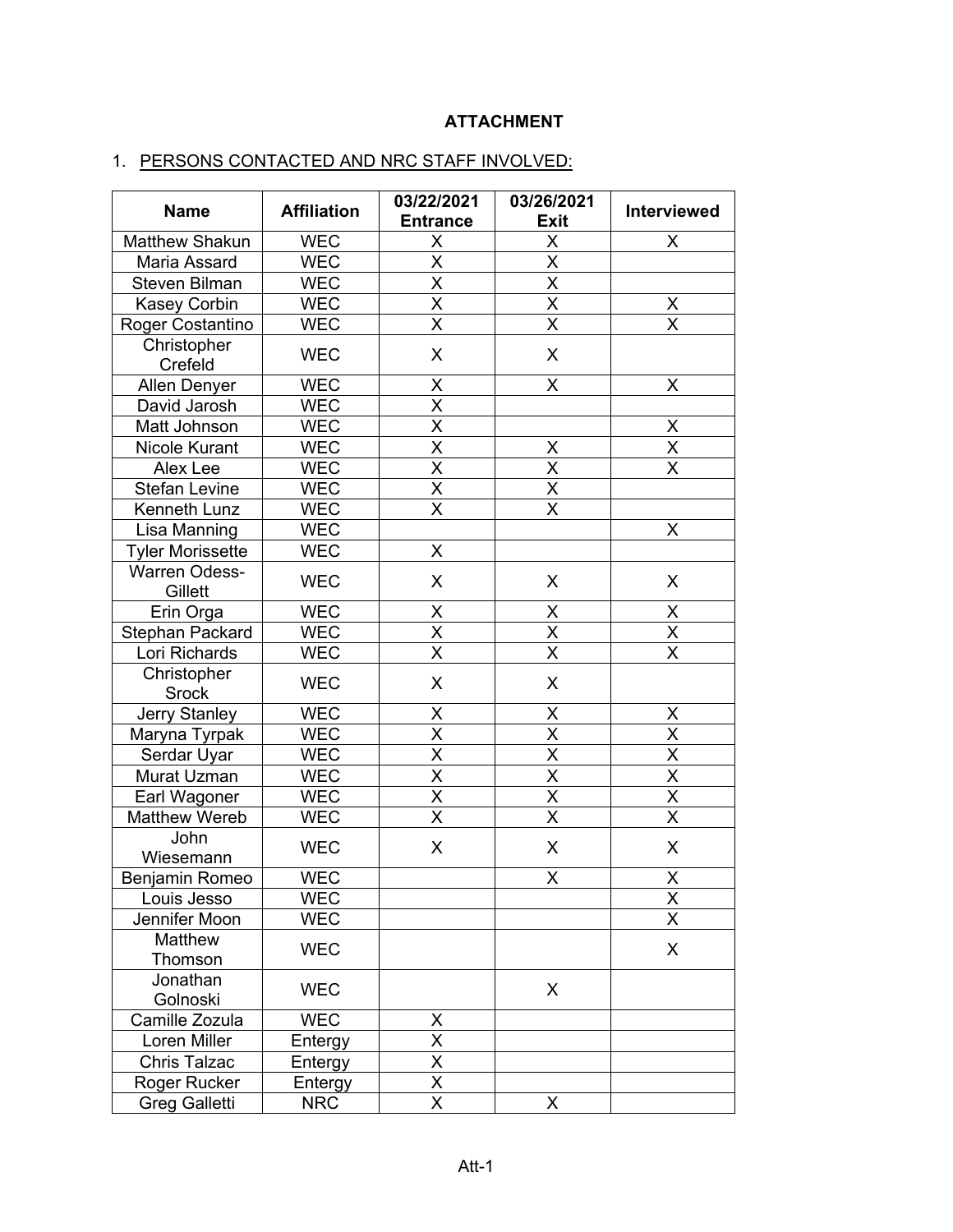| <b>Name</b>                 | <b>Affiliation</b> | 03/22/2021<br><b>Entrance</b> | 03/26/2021<br><b>Exit</b> | <b>Interviewed</b> |
|-----------------------------|--------------------|-------------------------------|---------------------------|--------------------|
| Deanna Zhang                | <b>NRC</b>         |                               |                           |                    |
| Jonathan Ortega-<br>Luciano | <b>NRC</b>         |                               | x                         |                    |
| Samir Darbali               | <b>NRC</b>         |                               |                           |                    |
| <b>Paul Prescott</b>        | <b>NRC</b>         |                               |                           |                    |
| Kerri Kavanagh              | <b>NRC</b>         |                               |                           |                    |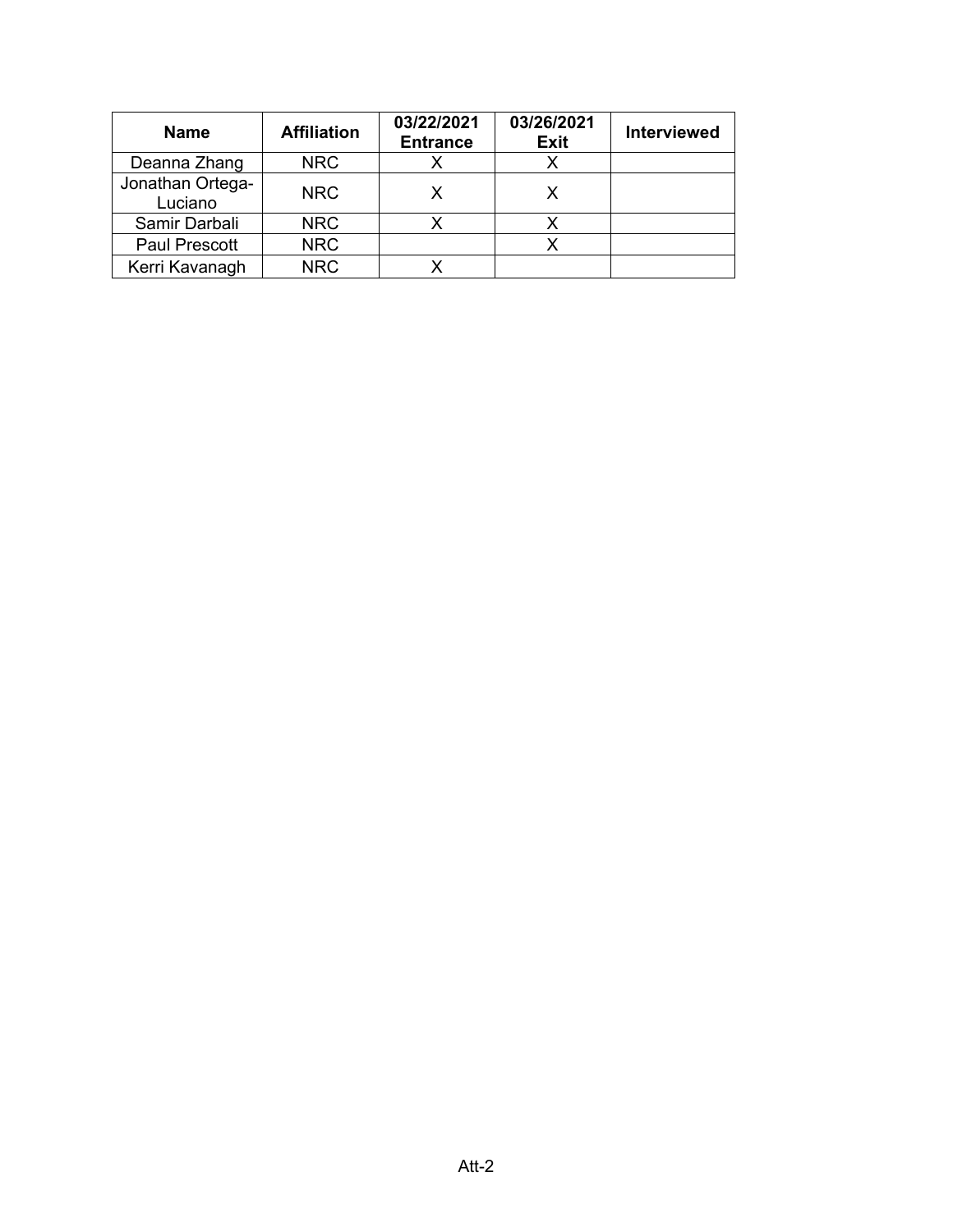# 2. INSPECTION PROCEDURES USED:

IP 43002, "Routine Inspections of Nuclear Vendors," dated July 15, 2013 IP 35710, "Quality Assurance Inspection of Software Used in Nuclear Applications," dated January 30, 2018

# 3. REFERENCES FOR DOCUMENTS REVIEWED

# **Procedures**

- 1. WNA-PQ-00496-CWTR3, "Entergy Operations Inc. Waterford Steam Electric Station Unit 3 Project Quality Plan for the Core Protection Calculator System Upgrade Project," Revision 1, dated July 30, 2019
- 2. WNA-WI-00403-GEN, "Reporting and Resolution of IV&V RITS Issues Work Instructions," Revision 2, dated October 8, 2018
- 3. W2-5.1-101, "Westinghouse Corrective Action Program Procedure," Revision 7.1, dated February 28, 2020
- 4. W2-5.1-201, "Identification and Reporting of Conditions Adverse to Safety," Revision 2.0, dated March 18, 2020
- 5. W2-5.1-201.W01, "Nuclear Safety Review Staff Work instruction," Revision 2.1, dated April 22, 2020
- 6. W2-8.5-105, "Customer Notification Made via Nuclear Safety Advisory Letters, Technical Bulletins, and InfoGrams," Revision 0.2, dated May 16, 2017
- 7. NA 15.1, "Control of Nonconformances," Revision 20.0, dated January 16, 2021
- 8. NA 4.19.9, "Issue Reporting and Resolution," Revision 3.1, dated February 20, 2019
- 9. NABU-DP-00014-GEN, "Design Process for Common Q™ Safety Systems," Revision 11, dated October 2015
- 10. NABU-DP-00014-GEN, "Design Process for Common Q™ Safety Systems," Revision 12, dated September 2020
- 11. W2-9.14-100, "Control of Nonconforming Process Outputs, Products and Services," Revision 2.0, dated February 27, 2018
- 12. W2-8.6-104, "Software Problem Reporting," Revision 1.0, dated September 4, 2018
- 13. W2-10.2-101, "Global Project Excellence Procedure (GPEP)," Westinghouse Electric Company LLC, Revision 2, dated January 8, 2019
- 14. WNA-IG-00321-GEN, "Execution of Quality Notifications," Revision 9, dated July 2020
- 15. WNA-DS-02884-GEN, "Isolated Development Infrastructure Requirements," Revision 3, dated April 2018
- 16. WNA-DS-01070-GEN, "Application Restrictions for Generic Common Q Qualification," Revision 15, dated October 2017
- 17. WNA-WI-00333-GEN, "Common Q Application Software Hazard Analysis Work Instructions," Revision 5.

WF3 CPCS Upgrade Project Documents

- 18. WNA-PD-00594-CWTR3, "Software Development Plan for the Core Protection Calculator System Upgrade Project," Revision 2, dated September 2020
- 19. WNA-PT-00303-CWTR3, "Test Plan for the Common Q Core Protection Calculator System," Revision 1, dated October 2020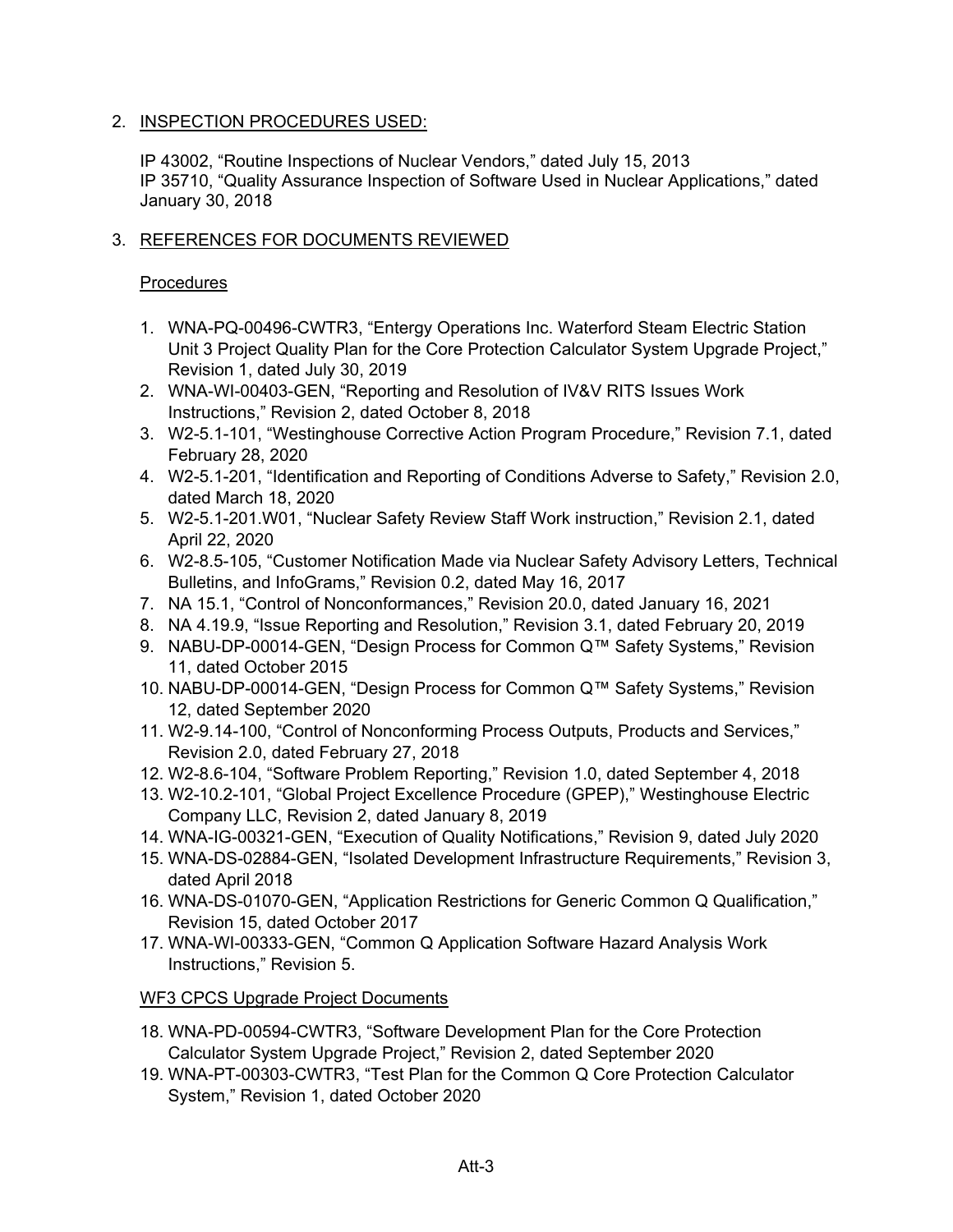- 20. WNA-DS-04517-CWTR3, "System Requirements Specification for the Core Protection Calculator System," Revision 5, dated December 2020
- 21. WNA-DS-04618-CWTR3, "Software Requirements Specification for the Common Q Core Protection Calculator System," Revision 2, dated November 2020
- 22. WNA-DS-04650-CWTR3, "Hardware Design Description for the Core Protection Calculator System," Revision 2, dated November 2020
- 23. WNA-RTM-00076-CWTR3, "Requirements Traceability Matrix for the Core Protection Calculator System Upgrade Project," Revision D, dated February 2021
- 24. WNA-SD-00689-CWTR3, "Software Design Description for the Common Q Core Protection Calculator System Database and Utility Functions," Revision 0, dated November 2020
- 25. 00000-ICE-30158, "System Requirements Specification for the Common Q Core Protection Calculator System," Revision 14, dated 2015
- 26. 14273-ICE-37781, "Requirements Traceability Matrix for the Arizona Public Service CPCS Project," Revision 00, dated July 2003
- 27. WCAP-16096-P-A, "Software Program Manual for Common Q™ Systems," Revision 5, dated November 2018
- 28. SPEC-18-00005-W, "Core Protection Calculator System Procurement Specification," Revision 0, dated July 24, 2019
- 29. 00000-ICE-3233, "Software Requirements Specification for the Common Q Core Protection Calculator System," Revision 9, dated January 2015
- 30. WNA-PV-00110-CWTR3, "Software Verification & Validation Plan for the Core Protection Calculator System Upgrade Project," Revision 0, dated January 2020
- 31. WNA-AR-00861-CWTR3, "Software Hazard Analysis for the Common Q Core Protection Calculator System," Revision 2, dated November 2020
- 32. LTR-IVV-21-001, "Subject: Interim Software Verification and Validation Concept Phase and Requirements Phase Checklists for Waterford Unit 3 CPCS Upgrade Project," Revision 1, dated March 15, 2021
- 33. WNA-VT-00840-CWTR3, "IV&V Task Report for Concept Documentation Evaluation and Requirements Allocation Analysis," Revision 0, dated February 2021
- 34. WNA-VT-00829-CWTR3, "IV&V Task Report for Software Requirements Specification Evaluation and RTA," Revision 1, dated January 2021
- 35. WNA-VT-00836-CWTR3, "IV&V Task Report for CPCS Software Hazard Analysis Evaluation," Revision 0, dated December 2020
- 36. WNA-PC-00069-CWTR3, "Configuration Management Plan for the Core Protection Calculator System Upgrade Project," Revision 1, dated July 2019

# Purchase Orders

- 37. Purchase Order 10587546, Revision 2, dated August 15, 2019
- 38. Purchase Order 10587546, Revision 3, dated October 23, 2019

# Request for Engineering Change

39. REC WT3‐CPCS‐00015, "CPCS System: AC160 Code modify 500 ms CONTRM cycle time to 512 ms to eliminate need for PSDIA Custom PC Element," dated September 9, 2019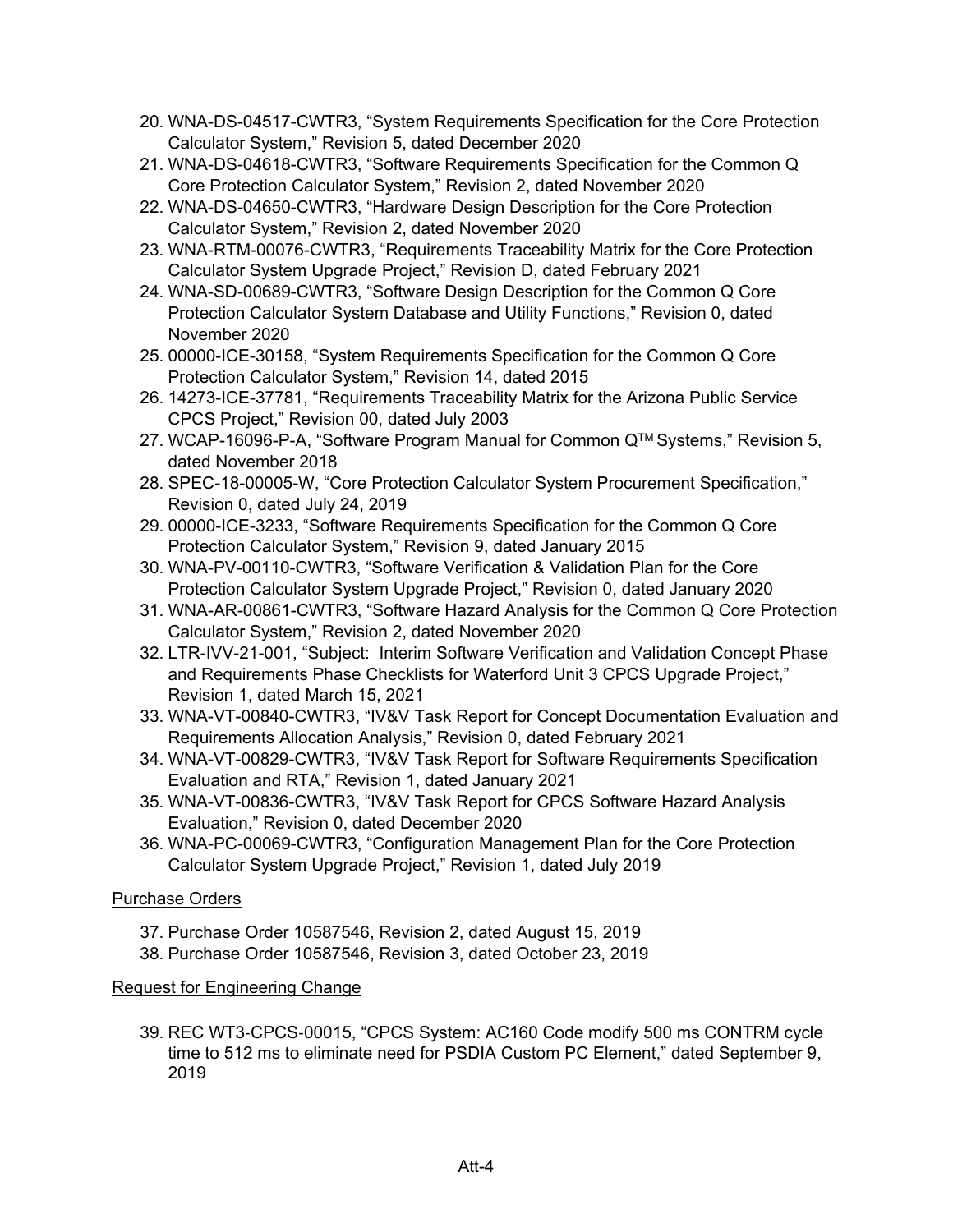- 40. REC WT3-CPCS-00029, "Addition of Platform Diagnostic to Support Manual Surveillance Requirements Elimination," dated March, 19, 2020
- 41. REC WT3‐CPCS‐00057, "CPCS Response Time Requirement Update," dated October 29, 2020

# I&C Issue Tracking System (RITS)

- 42. RITS 73224, "Requirements Phase Engineering Peer Review Action Items," dated March 10, 2021
- 43. RITS 69795, "WNA-PD-00594-CWTR3, SDP, Change APC MUX Software Classification from General Purpose to Important-To-Availability," dated September 5, 2019
- 44. RITS 71302, "Resolution of June Entergy Audit Comments for APC Mux SyRS (WNA-DS-04831-CWTR3)," dated June 22, 2020
- 45. RITS 73006, "Missing links to CEAPDS SRS (WNA-DS-04617-CWTR3)," dated February 5, 2021
- 46. RITS 73000, "Missing/Incorrect links for Procurement Spec in Revision D of RTM (WNA-RTM-00076-CWTR3)," dated February 5, 2021
- 47. RITS 73129, "Incorrect Figure referenced in WNA-DS-04683-CWTR3 Revision 1 (Long-Term, Non-Functional)," dated February 24, 2021
- 48. RITS 73180, "Customer Comments on CEAPDS RTM (WNA-RTM-00076-CWTR3 Revision D)," dated March 4, 2021
- 49. RITS 73198, "Inconsistent conventions used for numbering bits in error codes," dated March 8, 2021
- 50. RITS 73216, "Prioritize SRS Requirements," dated March 9, 2021
- 51. RITS 73215, "Document Design Review Plan," dated March 9, 2021
- 52. RITS 73204, "Issues with SVVP (WNA-PV-00110-CWTR3)," dated March 9, 2021
- 53. RITS 71299, "Resolution of June Entergy Audit Comments for CPCS SyRS (WNA-DS-04517-CWTR3)," dated June 22, 2020
- 54. RITS 73239, "Suggestion for Improvement (WNA-DS-04517-CWTR3) from Requirements Phase EPR," dated March 17, 2021
- 55. RITS 72774, "Discrepancies identified during Waterford 3 CPCS software requirements traceability analysis of WNA-DS-04618-CWTR3, Revision 2," dated January 5, 2021
- 56. RITS 73013, "Discrepancies identified during the traceability analysis of concept documentations and requirements allocation evaluation for the releases by LTR-GIC-20- 019, Revision 2," dated March 12, 2021
- 57. RITS 71069, "Review WF3 SHA WNA-AR-00861-CWTR3," Revision 0, dated May 13, 2020
- 58. RITS 71293, "Discrepancies identified during the traceability analysis of concept documentations and requirements allocation evaluation," dated June 19, 2020
- 59. RITS 71294, "Resolution of June Entergy Audit for CPCS RTM (WNA-RTM-00076- CWTR3)," dated June 22, 2020
- 60. RITS 72591, "Discrepancies identified during evaluation of WF3 CPCS Software Hazard Analysis (SHA), WNA-AR-00861-CWTR3," Revision 2, dated December 11, 2020

# Quality Notification

61. QN 60097487, "Waterford Staging Rack Assembly G03," dated December 29, 2020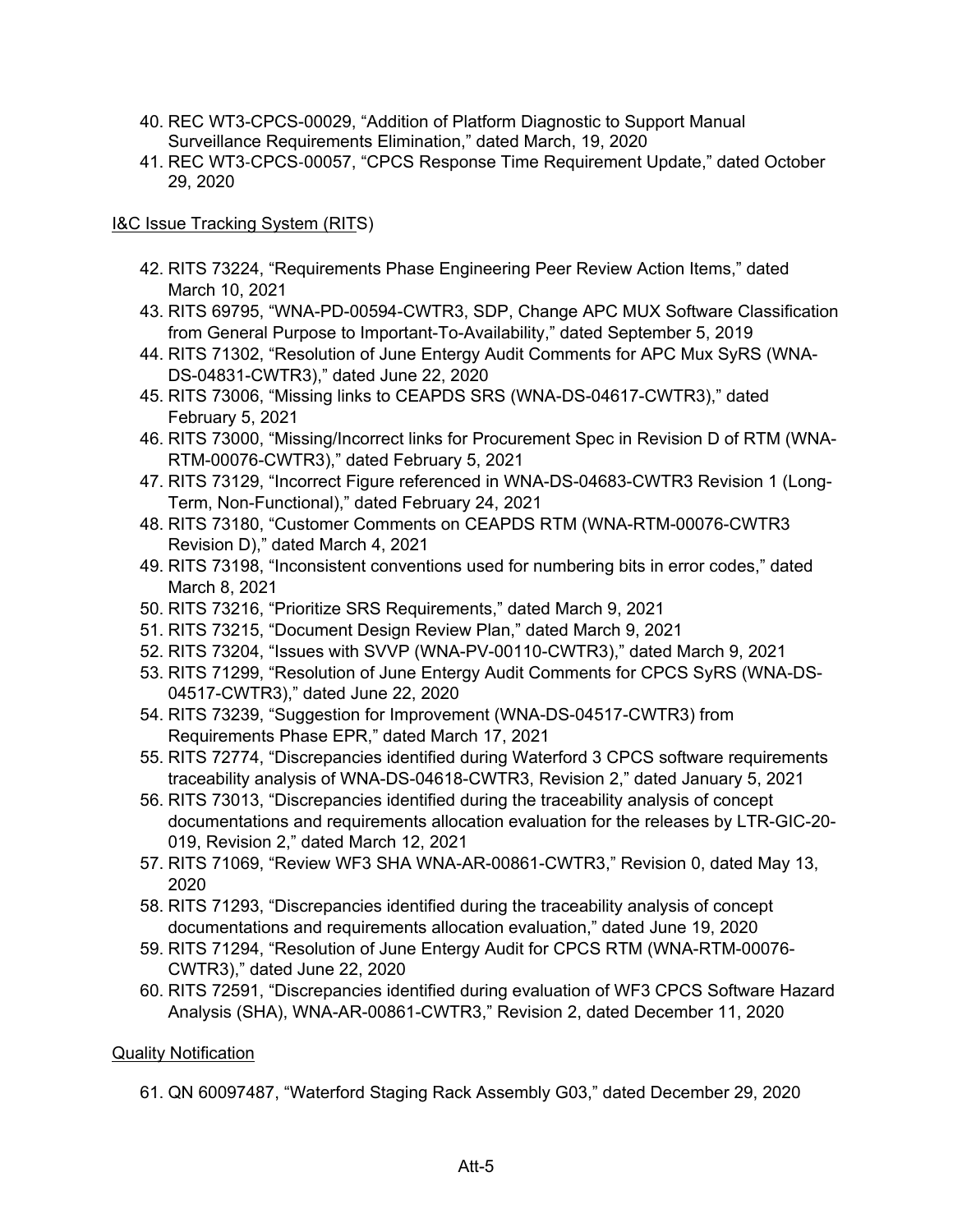- 62. QN 60097755, "MOXA FOM Procurement G01," dated January 7, 2021
- 63. QN 60097486, "Waterford Staging Rack Assembly," dated December 29, 2020
- 64. QN 60096307, "Waterford Staging Rack Assembly G02," dated December 8, 2020
- 65. QN 60097488, "Waterford Staging Rack Assembly G04," dated November 3, 2020
- 66. QN 60094633, "PM646A Processor MDL," dated November 19, 2019

# Corrective Action Program Issue Report

- 67. IR-2019-17919, "Acceptance Criteria for Phoenix Relay Release Time Exceeds the Time Used in the Response Time Analysis," dated December 9, 2019
- 68. IR-2020-11971, "Missed Time Response Requirements in the WF3 CPCS System Requirements Specification," dated October 26, 2020
- 69. IR-2020-12937, "Waterford 3 CPC AI688 Equipment Qualification Deficiency," dated November 17, 2020
- 70. IR-2020-13521, "Relay Disconnect Failures During Commercial Dedication Testing for the WF3 CPC Project," dated December 4, 2020
- 71. IR-2020-8817, "The WF3 CPCS Upgrade Test Plan (WNA-PT-00303-CWT3, Revision 0) does not Address Two Requirements Elements," dated August 3, 2020
- 72. IR-2020-1360, "Components Failing to Meet Performance Critical Characteristics were Incorrectly Deemed Commercially Dedicated," dated February 3, 2021
- 73. IR-2021-2677, "EMC Qualification of the AI687 and AO650 not Meeting the Original EMC Test Requirements," dated March 3, 2021

# Corrective Action Program Issue Report (IR) and I&C Issue Tracking System (RITS) Generated as a Result of NRC Inspection

- 74. IR-2021-3614, "Waterford 3 CPCS RITS Severity Level," Revision 1, dated March 25, 2021
- 75. RITS 75801, "Recommended clarifications to WNA-PT-00303-CWTR3, Revision 1" dated March 25, 2021

# Internal Audits

- 76. Audit #: WEC-20-193, Waterford 3 Core Protection Calculator System (CPCS) Upgrade Project: In-process Software Audit - Requirements Phase, dated August 27, 2020
- 77. Audit #: WEC-20-153, "GOS Global Instrumentation & Control," dated February 27, 2020